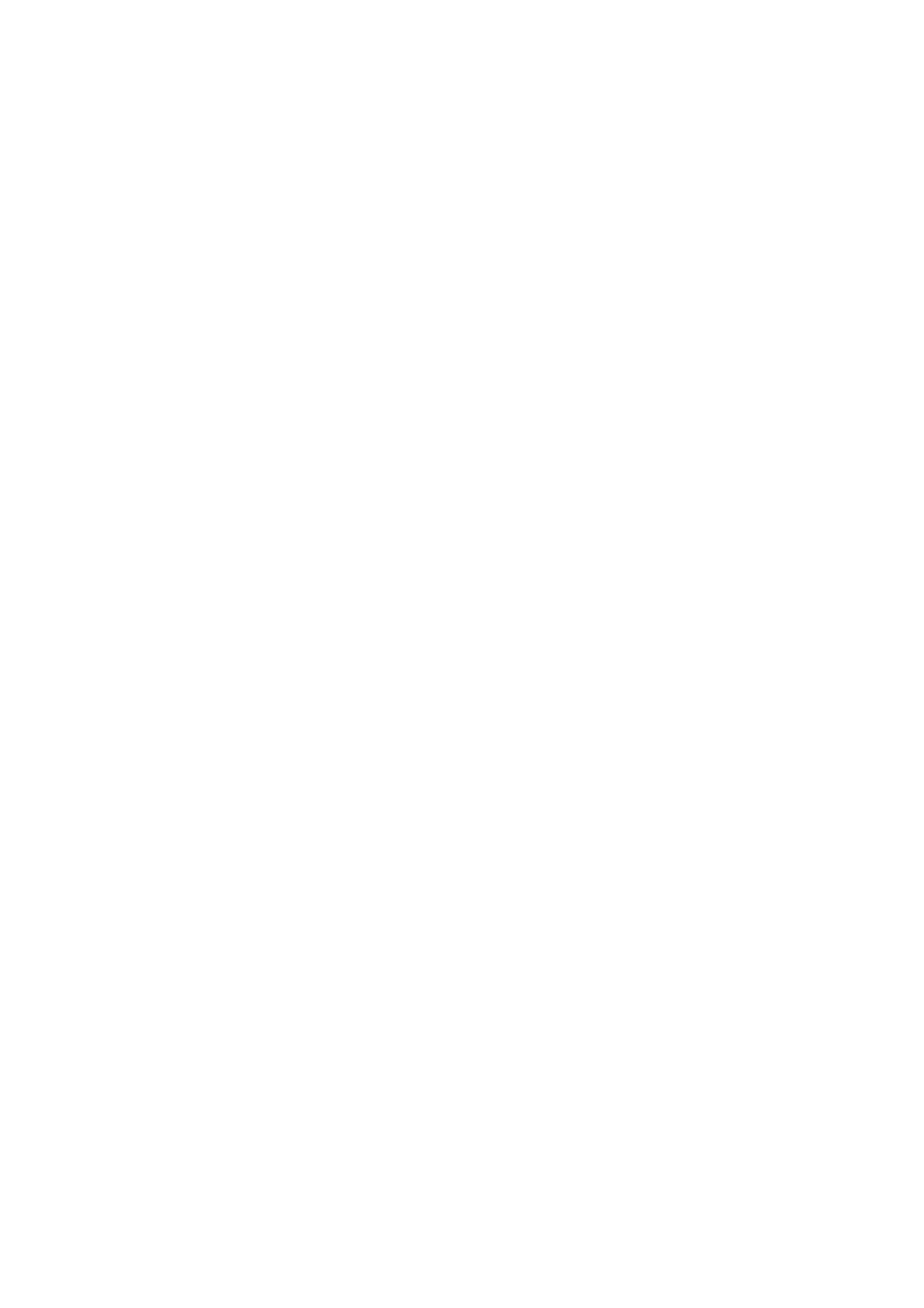# **Table of Contents**

|            | The ISE mission statement                                                                                | $\mathbf{1}$   |
|------------|----------------------------------------------------------------------------------------------------------|----------------|
|            | Aims and Beliefs                                                                                         | $\overline{2}$ |
|            | The ISE Language Profile                                                                                 | 3              |
|            | Language and Literature Courses: Dutch and English                                                       | 4              |
|            | Language and Literature Courses : languages other than Dutch and English                                 | 6              |
|            | Language Acquisition Courses: Dutch, English, French and Spanish                                         | 7              |
|            | The English Language Learning (ELL) Support                                                              | 11             |
|            | Multimedia Centre                                                                                        | 13             |
|            | Communication of the Language Policy to the ISE Community                                                | 14             |
| Glossary   |                                                                                                          | 15             |
|            | Bibliography                                                                                             | 16             |
| Appendices |                                                                                                          |                |
|            | 1. Student Language Profile Form                                                                         | 17             |
| 2.         | Recommended pathways from Middle Years Programme (MYP)<br>to Diploma Programme (DP) studies in languages | 19             |
|            | 3. Guidelines for parents and mother tongue teachers<br>for students in the MYP                          | 20             |
| 4.         | Guidelines for parents and tutors for the school<br>supported self-taught (SSST) course in the DP        | 22             |
| 5.         | Overview of expectations for Language Acquisition                                                        | 24             |
| 6.         | Overview of Language Acquisition phases in the MYP                                                       | 26             |
| 7.         | Overview of ELL Support                                                                                  | 27             |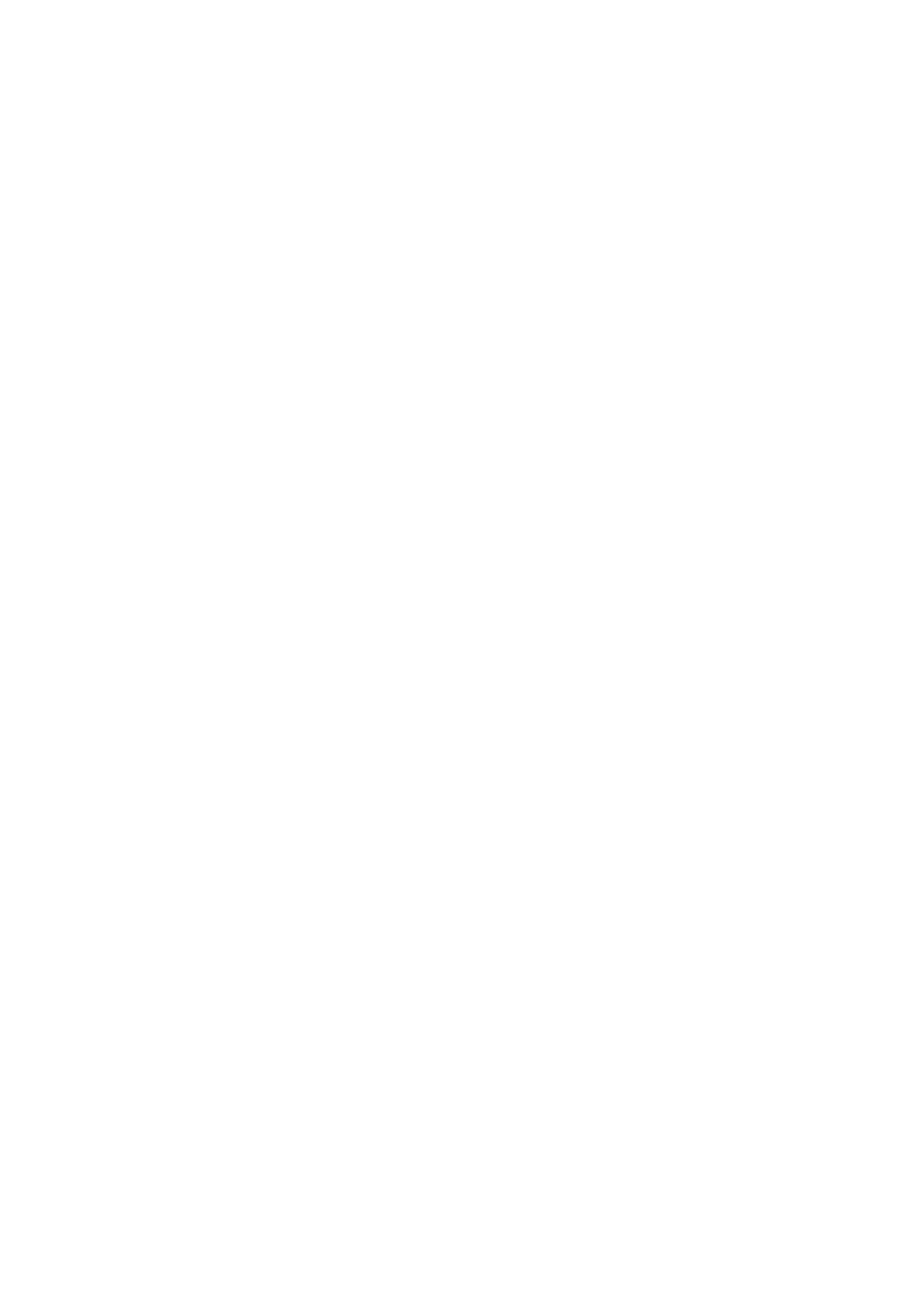## **The ISE mission statement**

The school's mission statement, stated below, forms the basis for our language policy.

The ISE mission is to educate resilient, confident, self-motivated and creative students; who are internationally minded and accepting of individual differences; who will be inspired to develop their learning and achieve their potential.

The language policy is embedded in the mission statement as follows:

#### **Resilient and confident**

Effective communication is key in becoming resilient and confident. By developing rich and varied language skills, students can express their thoughts, feelings and values and can stand up for themselves and their ideals.

## **Self-motivated, inspired to develop their learning** and **achieve their potential**

Language is at the heart of learning. It empowers students to develop their conceptual understanding, critical thinking and cognitive skills which can be transferred from one language to another in our multilingual community. At the ISE we believe that all teachers are language teachers and that students should be supported to be able to access the curriculum.

#### **Creative**

A multilingual school setting provides the opportunity for flexible and imaginative interaction in academic, social and cultural experiences. This rich environment exposes our learners to a variety of creative forms from a range of cultures which stimulates them to recognise patterns and make connections.

#### **Internationally minded** and **accepting of individual differences**

As a school community we are exposed to a wide variety of cultures and languages including those of The Netherlands. Understanding and acceptance of one another leads to a deeper appreciation of what it means to be a world citizen in the 21st century.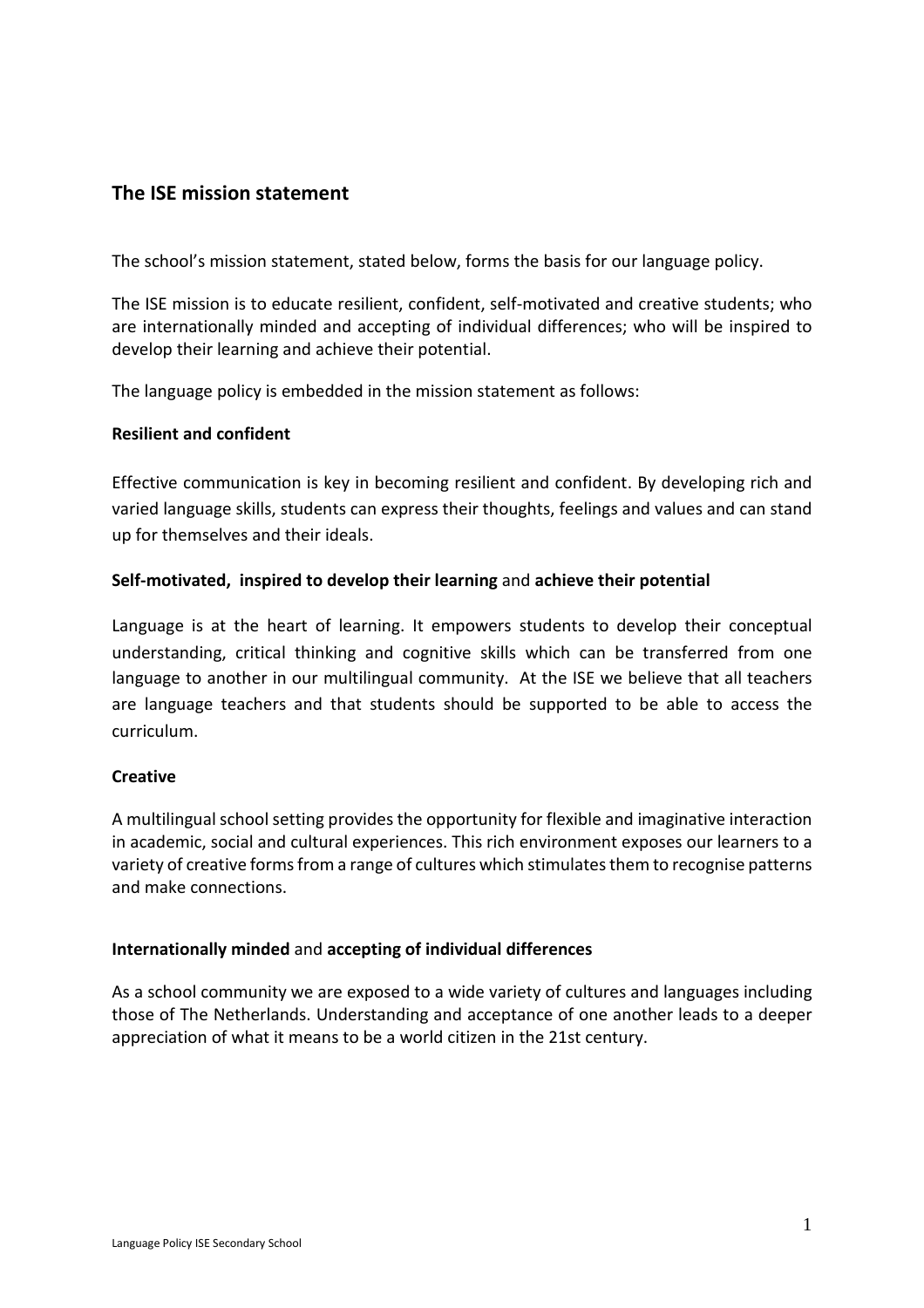## **Aims and Beliefs**

Language is what roots communities. It inspires the individuals to grow and explore who they are in relation to the world around them.

Aims:

1. to meet the needs of each student's language development in order to stimulate their intellectual and social growth and to support each student to gain full access to our school community.

2. to know our students' language profiles which determines the decisions made about their language, learning and social well-being.

3. to promote, encourage and support the maintenance and further development of the mother tongue. Ongoing support of a student's mother tongue is crucial for academic and social development as well as for personal identity.

4. to promote multilingualism as an important learning goal for all students.

5. to encourage the learning of languages in all aspects of school life, not only in the classroom.

6. to promote the idea that all teachers have a unique role to play as language teachers, supported by all members of the ISE community.

7. to develop an academic level of language competence in English, as it is our language of instruction.

8. to promote the development of the Dutch language and culture for all members of the school community.

9. to deliver the International Baccalaureate (IB) Middle Years Programme and Diploma Programme curriculum in a safe and supportive environment and where making mistakes is seen as part of the learning process.

10. to ensure academic rigour through regular professional development*.*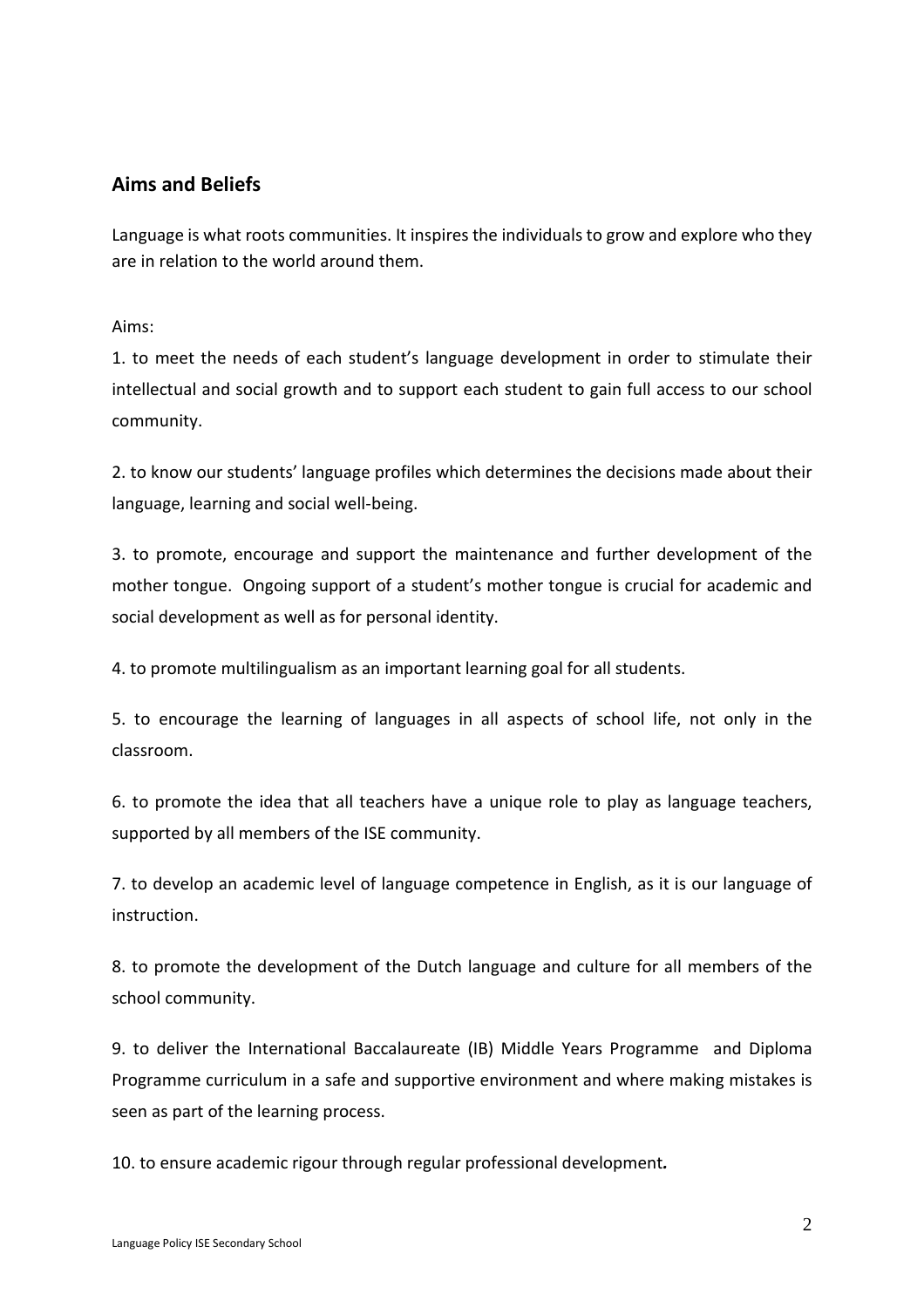## **The ISE Language Profile**

At the secondary school there are approximately 355 students, from a wide range of cultures and backgrounds. Most of our students have a high proficiency in English and since the ISE is located in The Netherlands, many of our students are proficient in Dutch. All of our teaching and support staff speak English and/or Dutch and the majority are fluent in at least one other language. The ISE is an IB world school and delivers the MYP and DP programmes.

Since English is the medium of instruction across the whole curriculum at the ISE, the development of effective communication skills in both written and spoken English is crucial to a student's success in other subjects. As a result, teachers of subjects other than English, will also have some element of language teaching in their curriculum planning and teaching.

## **Admission process**

Upon entry to the ISE, students' profiles are considered by the Admissions Committee and, if applicable, the Language Coordinator and the Learning Needs Coordinator are consulted for correct placement of students.

Parents are also required to complete a Language Profile Form to indicate the student's proficiency in their mother tongue, English and other languages studied at school or spoken at home.<sup>[1](#page-6-0)</sup>

The prospective student will be invited to take admissions assessments in English and Mathematics before they start school. English Language Learners will be assessed in order to determine their proficiency in the language. These assessments help to determine the student's understanding and knowledge in relation to the school's curriculum.

<span id="page-6-0"></span><sup>1</sup> See Appendix 1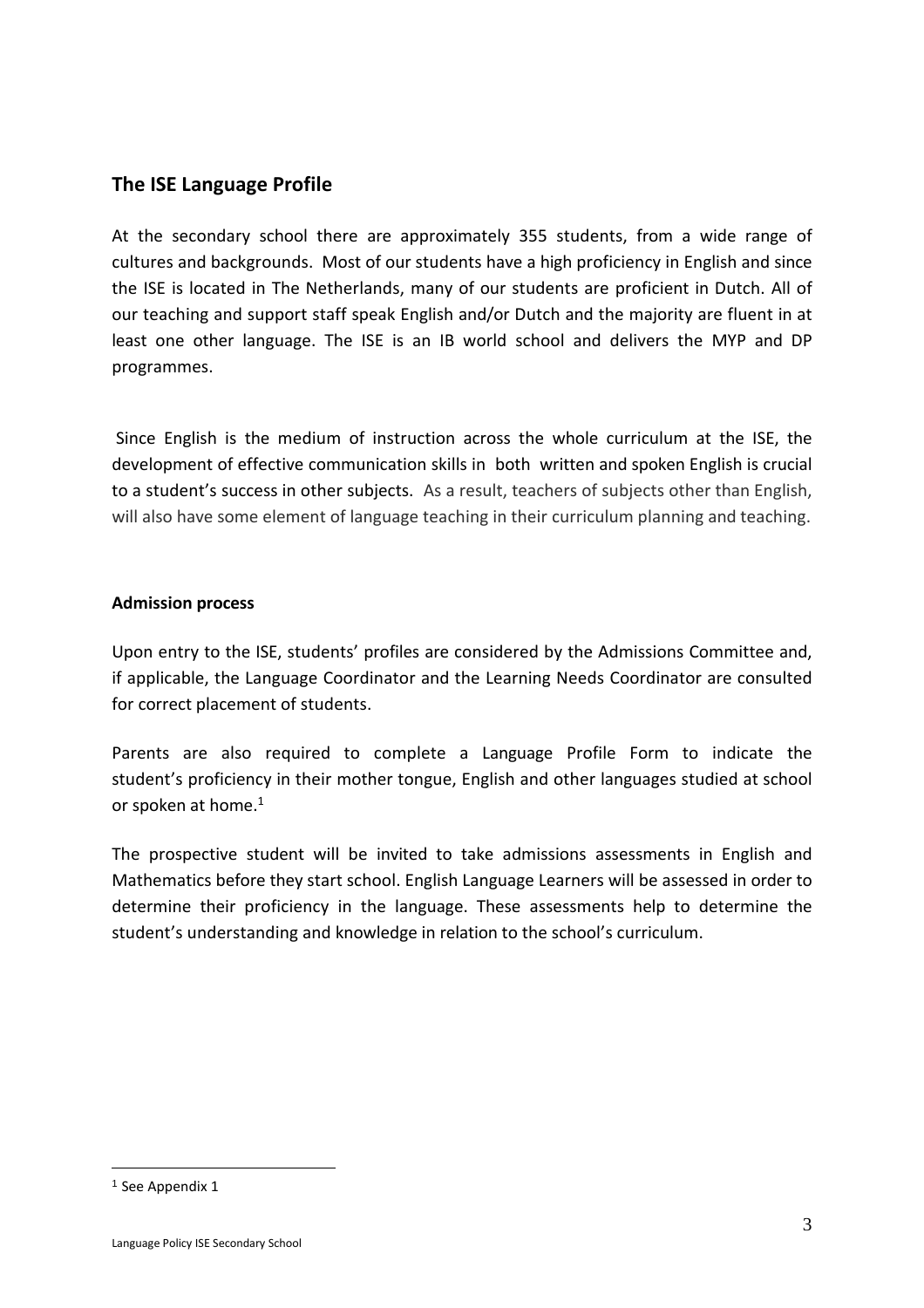## **Language and Literature Courses: Dutch and English**

In the IB Middle Years Programme (MYP) and Diploma Programme (DP) students are required to follow two language courses, either one Language and Literature course and one Language Acquisition course or two Language and Literature courses. At the ISE most of our students follow Dutch and English because these languages have a special status within our school. Dutch is the language of the host country and is therefore compulsory in the MYP. Only students in the early stages of English Language Learning support are exempt from this. English is our common language and is used asthe language of instruction in allsubjects other than language classes. In the MYP an English course is compulsory, whereas our DP students are strongly encouraged to include English in their subject package. The study of Dutch is not compulsory at DP level.

A student will be encouraged to follow a Dutch or English Language and Literature course in the MYP if :

- that language is his or her mother tongue;
- his or her educational background has been in that language;
- he/she has studied that language to an advanced level.

In the second and third cases, placement in or transition to the Language and Literature course is made by the relevant teachers in consultation with the Language Coordinator after a thorough analysis of the student's specific language profile, school background, needs and motivation. This process may include an oral and written test in the language.

In the DP, students study six compulsory subjects, two of which must be languages. Students who have experience of using the language to analyse in an academic context can study a group 1 Dutch or English course. Students can choose between a Literature or Language and Lite[ra](#page-7-0)ture course.<sup>2</sup> Group 1 courses prepare the students for future academic study by developing a high literacy and effective communication skills. It is compulsory to study a Group 1 language in order to be eligible for the IB Diploma. If two Group 1 languages are studied or if a student's Group 1 language is not English, then a student is eligible to be awarded a bilingual diploma.

<span id="page-7-0"></span><sup>2</sup> See Appendix 2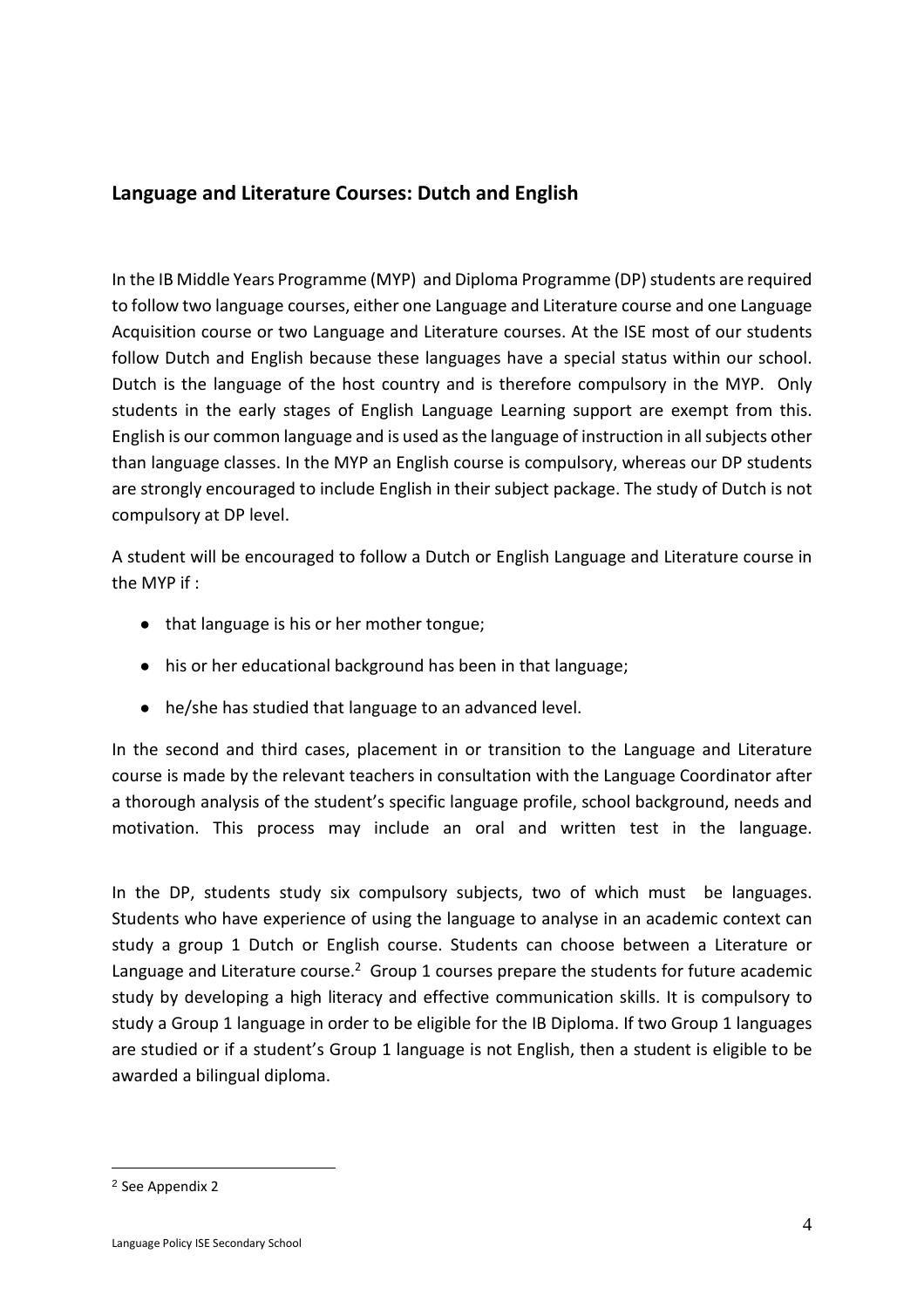Language and culture are intertwined and the study of language and literature is crucial to our understanding of ourselves and our place in the world. The MYP Language and Literature and DP Group 1 courses involve the study of texts from a variety of historical and cultural contexts, and crucially promote knowledge and understanding of the roots of the target language and the cultures from which that language has evolved; hence, a student who studies MYP Language and Literature or a DP Group 1 language is likely to have a knowledge and understanding of the cultures of the target language as part of his or her own development as a reader and a thinker.

In the MYP the curriculum requirements are followed as set in the Language and Literature Guide published by the IB. $3$  As in all subjects, learning is inquiry-based. The subject is assessed using the MYP criteria for the Language and Literature courses. Progress and grades are regularly recorded on the school report.

In the DP both the Literature and the Language and Literature courses are offered at Standard Level (SL) and Higher Level (HL). Students and teachers have to comply to the specific requirements given by the IB in their Group 1 guides. [4](#page-8-1) These requirements include lists of authors, types of assessments and specific assessment criteria.

<span id="page-8-0"></span><sup>3</sup> IB. *Middle Years Programme Language and literature guide.* Cardiff: International Baccalaureate, May 2014.

<span id="page-8-1"></span><sup>4</sup> IB. *Diploma Programme Language A: literature guide.* Cardiff: International Baccalaureate, Feb. 2011. IB. *Diploma Programme Language A: language and literature guide.* Cardiff: International Baccalaureate, Feb.2011.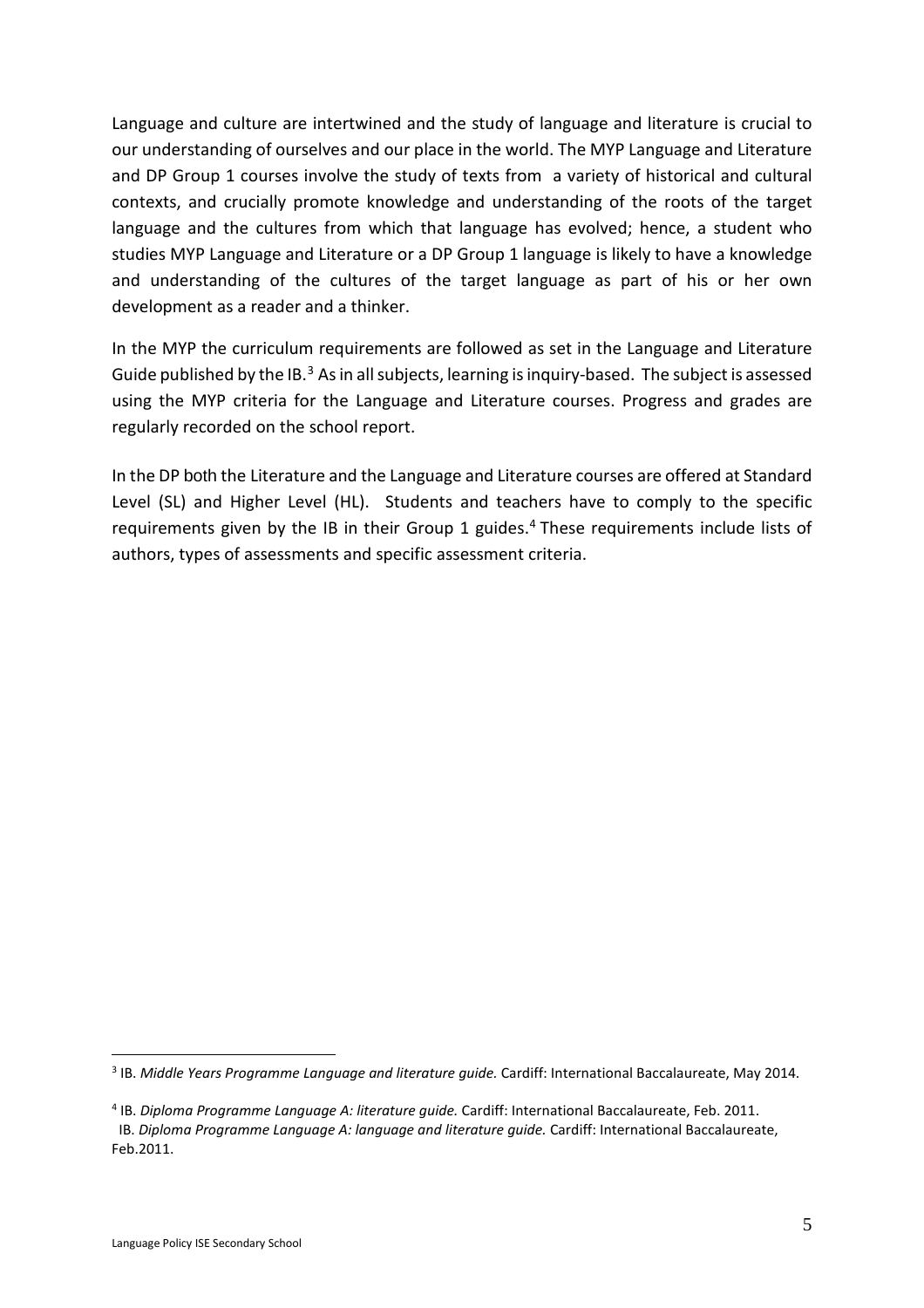## **Language and Literature Courses: languages other than Dutch and English**

At the ISE the expression "Mother Tongue (MT) courses" is used to refer to all the Language and Literature courses given in languages other than English and Dutch. The aims and demands of the courses are exactly the same as the ones in English and Dutch as the same IB Language and Literature guide is used. What makes these courses different is the target language - the mother tongue of the students- which is also the language of instruction in these lessons.

A large number of mother tongue languages has been offered over the past years: Chinese, Finnish, French, German, Hungarian, Italian, Japanese, Korean, Polish, Portuguese, Russian and Spanish. This is dependent on the needs of our student population each year.

Students will be encouraged to follow a Mother Tongue course if :

- their mother tongue is not English or Dutch;
- in addition to English or Dutch, they master a second or third language at an advanced/ very advanced level. In that case, the decision is made after a thorough analysis of the students' specific language profile, school background, needs and motivation. This process includes an oral and written test in the language the student would like to study.

In the MYP the Mother Tongue course can only be offered if a mother tongue teacher is available at school. In the DP students can follow a Literature course at standard level, according to the SSST option. This means that the student works independently through the course with the support and assistance of the school and/or a tutor of the mother tongue language.

At the ISE, students are encouraged to follow a Mother Tongue Course for various reasons. As per IB stipulation students must follow at least one Language and Literature course. It is compulsory to have a subject in Group 1 in order to be eligible for the full International Baccalaureate Diploma. Furthermore, mastering a mother tongue language is the basis for any learning experiences. Research has shown that maintaining the mother tongue language accelerates the rate of English language acquisition. Developing thinking and analytical skills in the mother tongue/first language allows the student to transfer these skills more easily to a new language. Maintaining the mother tongue language fosters self-confidence and pride in the students' culture. It supports the students during the integration process at our school and facilitates the return to the national system of the student's home country.

School provide parents with guidelines which explain how school will accommodate the learning of a mother tongue other than Dutch and English. [5](#page-9-0)

<span id="page-9-0"></span><sup>5</sup> See Appendices 3 and 4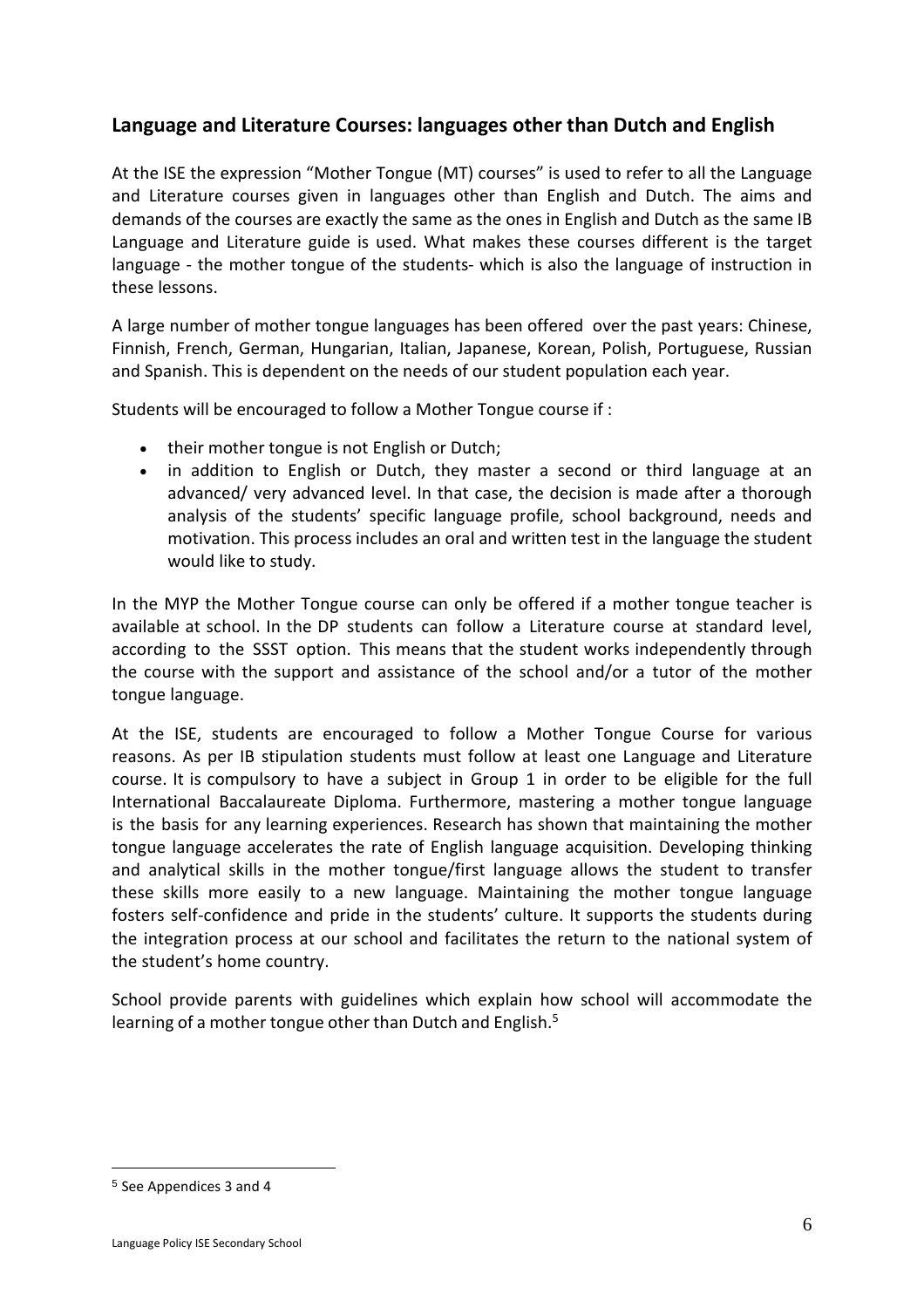## **Language Acquisition Courses: Dutch, English, French and Spanish**

A Language Acquisition course allows students to develop communication skills and gain proficiency in a language other than their mother tongue. The students develop communication skills and multi-literacy skills through the use of a variety of spoken, visual and written texts. Students learn about the nature of language and the process of language learning, which contributes to the strengthening of lifelong learning skills. Intercultural awareness and global citizenship are fostered by students exploring cultural perspectives of their own and other communities.

Students in an international school have a range and variety of language learning experiences. They may already have knowledge of another language and skills for language learning, they may have studied or spoken the additional language before or have no previous experience of the additional language prior to starting the course.

At the ISE all Language Acquisition courses are taught in phases in order to be able to recognize and cater for the complexity and range of students' language profiles. The phases represent a developmental continuum. Students with no prior knowledge of the language start in phase 1. The MYP Language Acquisition Global Proficiency table<sup>[6](#page-10-0)</sup> and the Language Acquisition Continuums<sup>[7](#page-10-1)</sup> are used to identify the appropriate phase for a student.

Phases do not necessarily correspond to age groups or MYP year groups. Expectations have been determined for phases 1 to 4.[8](#page-10-2)

The phase in which the student is placed should offer the student an academic challenge and should be the most suitable pathway for further study.

Students will be grouped together in no more than two consecutive phases in the same class and teachers strive to cater to individual needs and to facilitate appropriate learning experiences for all.

Language Acquisition classes should not consist of students from more than two consecutive year groups.

Students are assessed in all courses using the same assessment criteria as the IB Language Acquisition Guide. [9](#page-10-3)

## **Dutch Language Acquisition in the MYP**

Dutch, the language of the host country, is compulsory for all students in the MYP, except for ELL students.

<span id="page-10-0"></span><sup>6</sup> IB*. Middle Years Programme Language Acquisition guide.* Cardiff: International Baccalaureate, May 2014. P. 25.

<span id="page-10-1"></span><sup>7</sup> *Ibid.,* P. 28

<span id="page-10-3"></span><span id="page-10-2"></span><sup>8</sup> See Appendix 5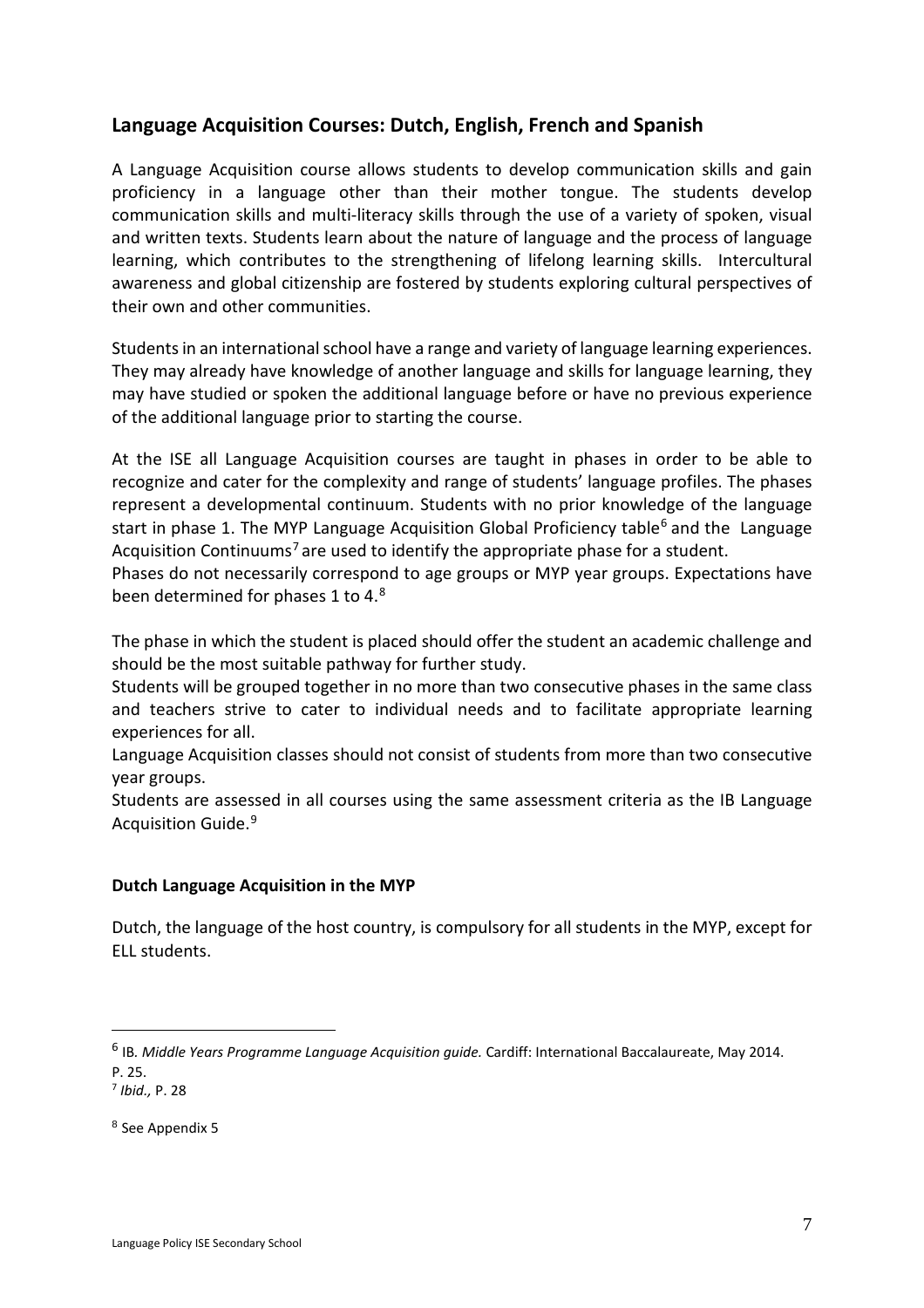Phases 1 to 4 are offered for Dutch in all MYP year groups.<sup>[10](#page-11-0)</sup> Placement tests, consisting of written and oral tasks, are used to determine the phase. Transition to the next phase is decided at report time and is based on the teacher's judgement.

Students who attain a proficiency level beyond phase 4 make a transition to the Dutch Language and Literature course after a trial period of three months. Decisions are taken in consultation with the relevant teachers.

Students in the English Language Learning Support add Dutch Language Acquisition to their timetable as soon as they reach phase 3 in English Language Acquisition.

## **English Language Acquisition in the MYP**

If English is not a student's strongest language and the level of proficiency, as determined by a placement assessment, does not yet allow for success in the Language and Literature course, the student will be placed in the English Language Acquisition course.

As with the other Language Acquisition courses, this course is structured in phases. The school offers phases 2-4 in every year of the MYP. Phase 5 work can be offered to lower school studentsin orderto prepare them fortransition to the Language and Literature course. Before a student finalizes a transition to English Language and Literature, he or she will spend a trial period of approximately three months in the Language and Literature classroom, after which both subject teachers evaluate the student's progress. In the upper school, the length of a trial period is determined by the date of registration for IB MYP final subjects. After a successful trial period, and in agreement with subject teachers, the ELL Coordinator and the Language Coordinator, placement becomes definite. This means that a student is prevented from taking English as a Language Acquisition course in the future, unless they encounter great difficulty during the trial period.

While the MYP Language Acquisition curriculum is at the core of the programme, the specific needs of English Language Learners at a school where the language of instruction is English, require additional responsibilities. Firstly, as previously mentioned, it means a greater need for attention to possible pathways from Language Acquisition to Language and Literature. Secondly, it means a greater need for attention to the cognitive and linguistic challenges brought by texts and writing assignments of the other academic subjects.

Given the fact that English is the language of instruction in most subjects, students get relatively more language input. This means that their oral communication skills, or Basic Interpersonal Communication Skills (BICS) often develop very quickly and that such students often demonstrate a high level of oral fluency and accuracy. However, proficiency in terms of speaking can mask the student's actual proficiency in performing the more complex academic tasks in terms of reading and writing required by other academic subjects, also referred to as Cognitive Academic Language Proficiency (CALP). This difference between BICS and CALP, surface skills and cognitively demanding language skills, will mainly be focused on by the English Language Learners (ELL) Support as described in more detail below.

<span id="page-11-0"></span><sup>10</sup> See Appendix 5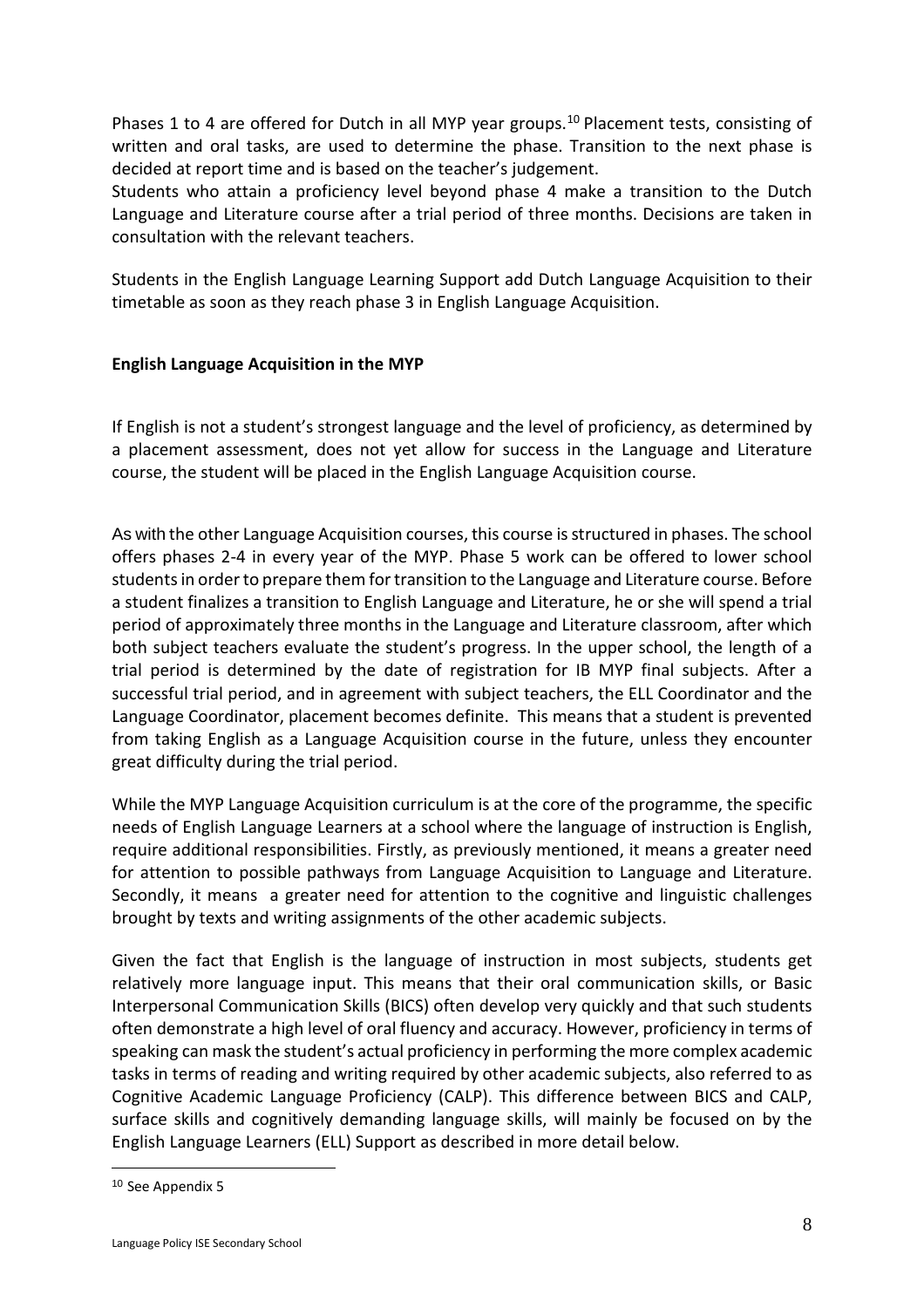#### **French and Spanish Language Acquisition in the MYP**

ISE primary school students making the transition to the secondary school are introduced to both French and Spanish and a subsequent choice is offered. Upon admission to the school, students complete a language profile and the most appropriate language choice is made in liaison with all stakeholders.

Students with no prior knowledge of the additional language start in phase 1. Phases 1 to 4 are offered, but not in all MYP year groups. The number of phases offered per year group may vary, because it is dependent on student numbers.<sup>[11](#page-12-0)</sup> In case the appropriate phase cannot be offered in the language of choice, then the student takes the other Language Acquisition course that is available.

As in the other Language Acquisition courses, students are grouped into no more than two consecutive phases in the same class and teachers aim to differentiate instruction to meet the needs of the students and to facilitate appropriate learning experiences for all.

The school guarantees that once a student starts learning an additional language, continuous language acquisition will be provided throughout the MYP. In principle students cannot change from one additional language to another.

All students learn a language in the Language Acquisition Course throughout the MYP, unless they follow the Mother Tongue course. ELL students might start following a Language Acquisition course at a later stage.

#### **Dutch, English, French and Spanish Language Acquisition in the DP**

A number of factors are taken into consideration when a DP group 2 course is decided on. These include academic challenge, opportunities to achieve in the subject and pathways for further study. At the ISE students can choose Dutch, French, Spanish or Spanish Ab Initio.

There are several pathways from MYP5 to DP studies in Language Acquisition. <sup>12</sup> Students exiting from French or Spanish phases 3 and 4 at the end of MP5 are encouraged to continue studying the same language in the DP group 2 course. Spanish Ab Initio is only offered to students with little or no prior exposure to French or Spanish. Students following a Dutch or English Language and Literature course at MYP level are not allowed to follow a Dutch or English Language Acquisition course at DP level.

Language Acquisition courses have a common syllabus at standard level (SL) and higher level (HL) within the subject, although literature is an additional component of the HL course.

<span id="page-12-1"></span><span id="page-12-0"></span><sup>&</sup>lt;sup>11</sup> see Appendix 6<br> $12$  See Appendix 2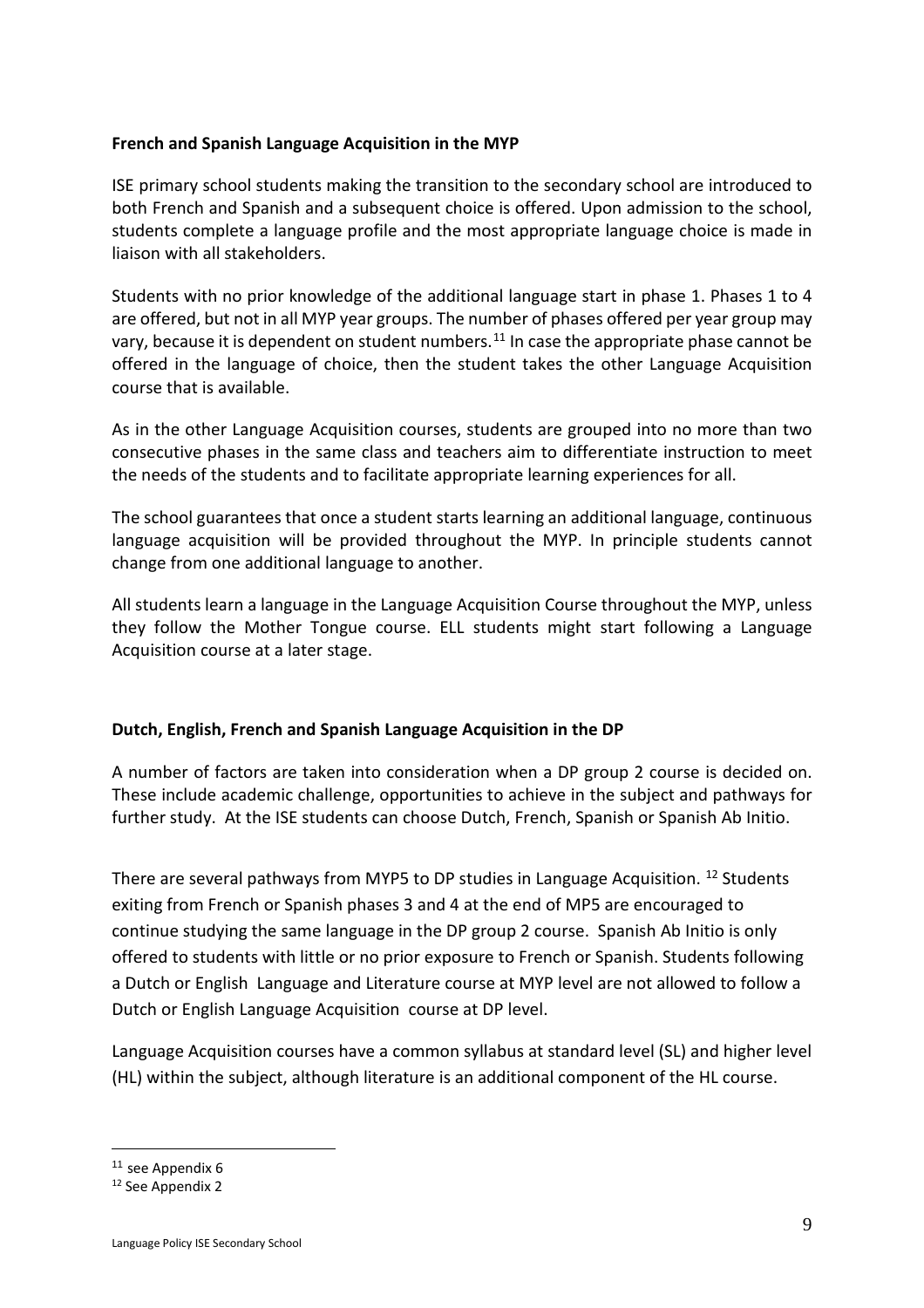All final decisions on course placement are taken by the Admission Committee, the IB coordinators and Language Coordinator, in close liaison with the subject teachers, on the basis of the student's attainment and ability.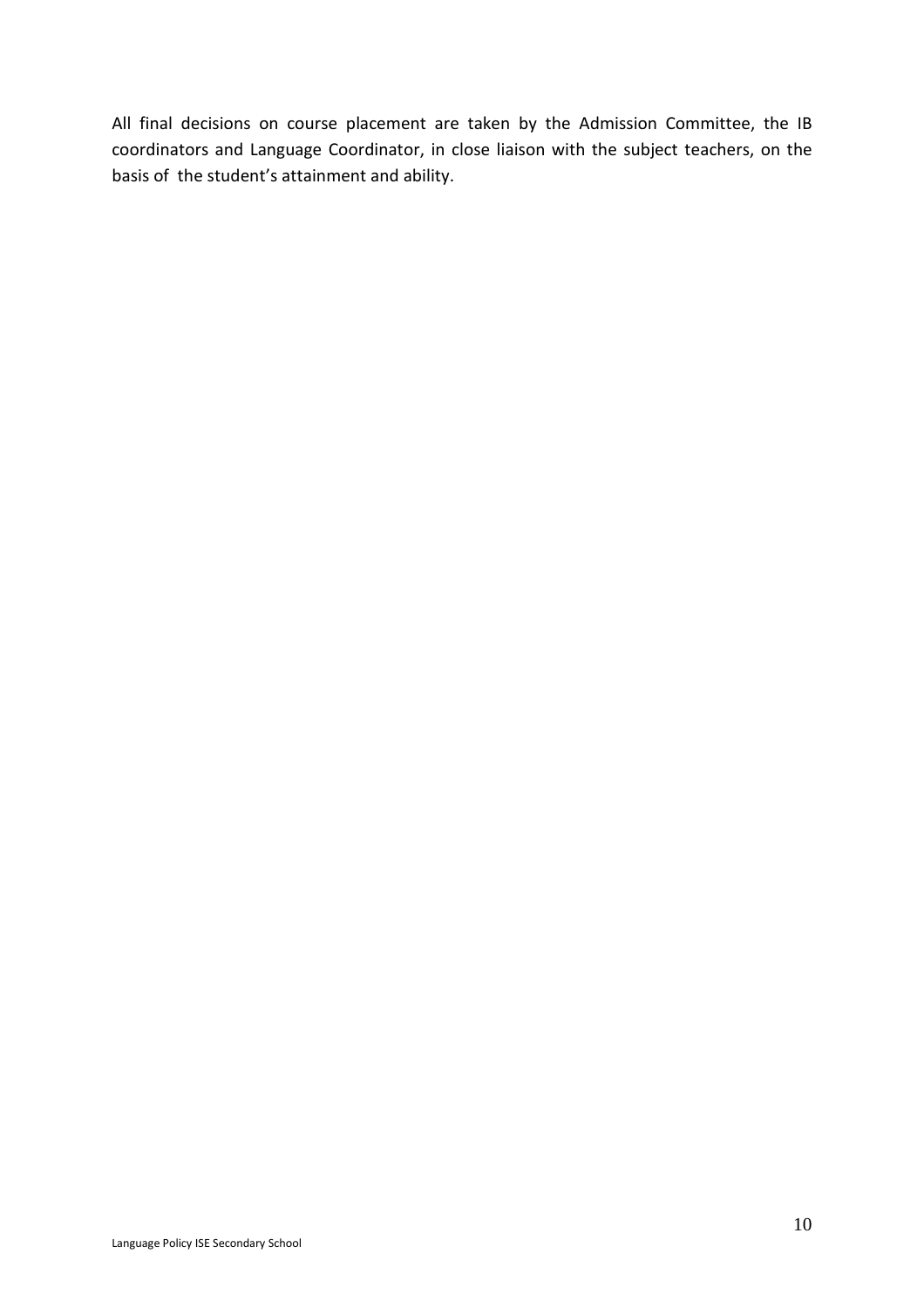# **The English Language Learning Support**

The aim of English Language Learning (ELL) isto support those MYP students who are learning English as an additional language in their efforts to succeed in the other academic subjects. Assuch, it is a supplementary course to the English Language Acquisition course. Thisrequires a close working relationship between the ELL and English Language Acquisition departments, which includes structural meeting time.

While the latter focuses on learning the language through a variety of text types, learning about the language and learning about the target culture, ELL Support focuses on the use of English in order to facilitate access to the other subjects.

As a department we strive to fully support our English language learners beyond BICS skills, which means that students can benefit from ELL support for the entire MYP.

## **Pull-out Support Classes**

Students are initially withdrawn from some subjects so as to receive extra English language instruction and support because those subjects might be too language intensive. As the student's proficiency increases, subjects are gradually added back to the student's  $timetable.$   $13$ 

ELL support focuses on the following areas:

- The development of knowledge, skills and strategies of academic English
- Linguistic support in subject learning so as to make mainstream classes more accessible to ELL students
- Time and space for students up to phase 3 to complete in-class assessments set by other subjects under the supervision of an ELL Teacher/Educational Assistant
- Student pastoral care

At all times students are strongly encouraged to follow Mother Tongues classes. Depending on the individual needs of the student, Dutch Language Acquisition can be added to the subject package as soon as a student reaches phase 3 in ELA. The recommendation, however, is for students to wait until they have completed work at phase 3 level for approximately three months.

Based on the student's language profile, the order of subjects to be added might differ. For example, if a student has already received several years of instruction in French or Spanish as a foreign language, it could be the case that French or Spanish is offered prior to Dutch.

<span id="page-14-0"></span><sup>13</sup> See Appendix 7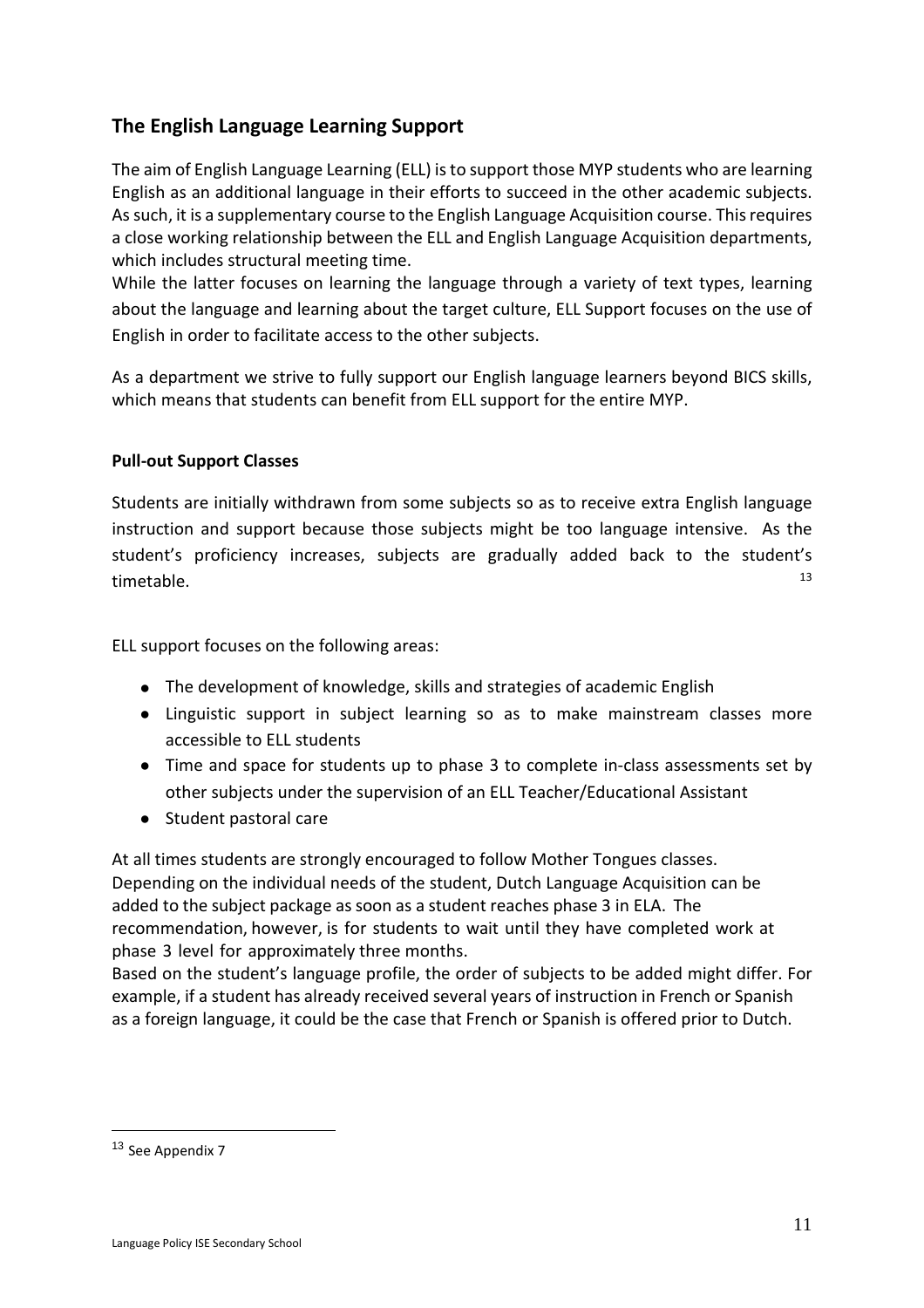## **ELL hours**

ELL classes are available all week. A minimum of 15 lessons per week are taught by a qualified language teacher, with the help of educational assistants, who supervise and offer support during the remaining lessons of the ELL timetable.

#### **Monitoring procedures**

ELL teachers and English Language Acquisition teachers meet on a regular basis to discuss students' progress with the ELL coordinator. Transition to the next phase is possible only at report time because it might require a change in the student's subject package. Decisions are based on the individual student's well-being and most suitable academic pathway. Subject package changes are communicated to the parents. The ELL coordinator is the central point of communication between subject teachers and year tutors.

## **Assessment Accommodations**

As a school we are aware that assessments need to be adjusted for ELL students due to their language needs. For further information, please refer to the ISE Assessment Policy.

## **Language Needs and Individual Learning Needs**

The moment a student changes school and receives instruction in a language other than the mother tongue, it becomes more difficult to establish if differences in progress and behavior are the result of language difficulties or are the result of other causes. A correct identification of the causes is essential In order to determine the best approaches to teaching and learning for the particular student. It is essential to realize that students may not be identified as having learning needs solely on the condition of language proficiency. In other words, it is essential to understand individual learning needs and language needs are very different and hence require different approaches.

For further information on how our school determines these needs, please refer to the ISE Student Care Policy.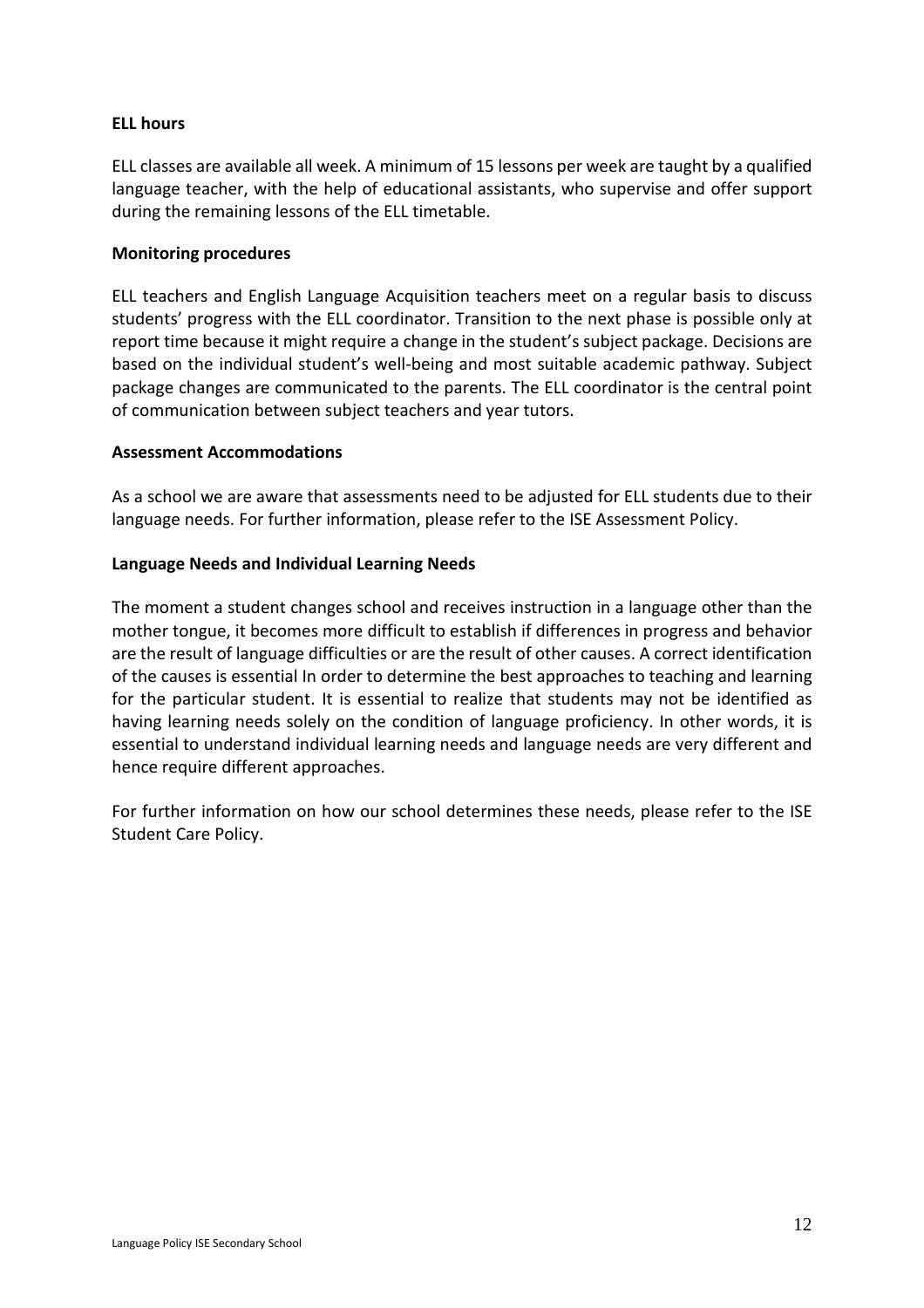## **Multimedia Centre**

The aim of the ISE secondary school library is to provide an optimum learning environment in conjunction with an extensive range of resources to support the multicultural nature of its community. The collection comprises a variety of text, digital, illustrated and audiovisual resources to support not only the school's language of instruction but also the host country language, additional language acquisition and the continuation of mother tongue learning. The main languages supported are English, Dutch, French, German, Spanish, Korean, Chinese and Japanese. Texts include fiction and non-fiction books, graphic novels, magazines, periodicals and newspapers. Distinctions are made within the collection for reading ability, age and dyslexic readers. Audio books, DVD's, databases and various computers with Skype facilities are also available.

The primary and secondary libraries, being located in one building, are able to work closely together to ensure that the school can cater to students of all reading abilities.

The fully-automated library maintains a balanced collection of curriculum-related resources which represents differing cultural identities and languages at various academic levels and through a variety of genres.

Collaboration with teachers and other members of staff enables the library to meet the needs of students and the whole school community with their language and literacy requirements. A dedicated collection of educational material aims to specifically support the needs of teaching staff.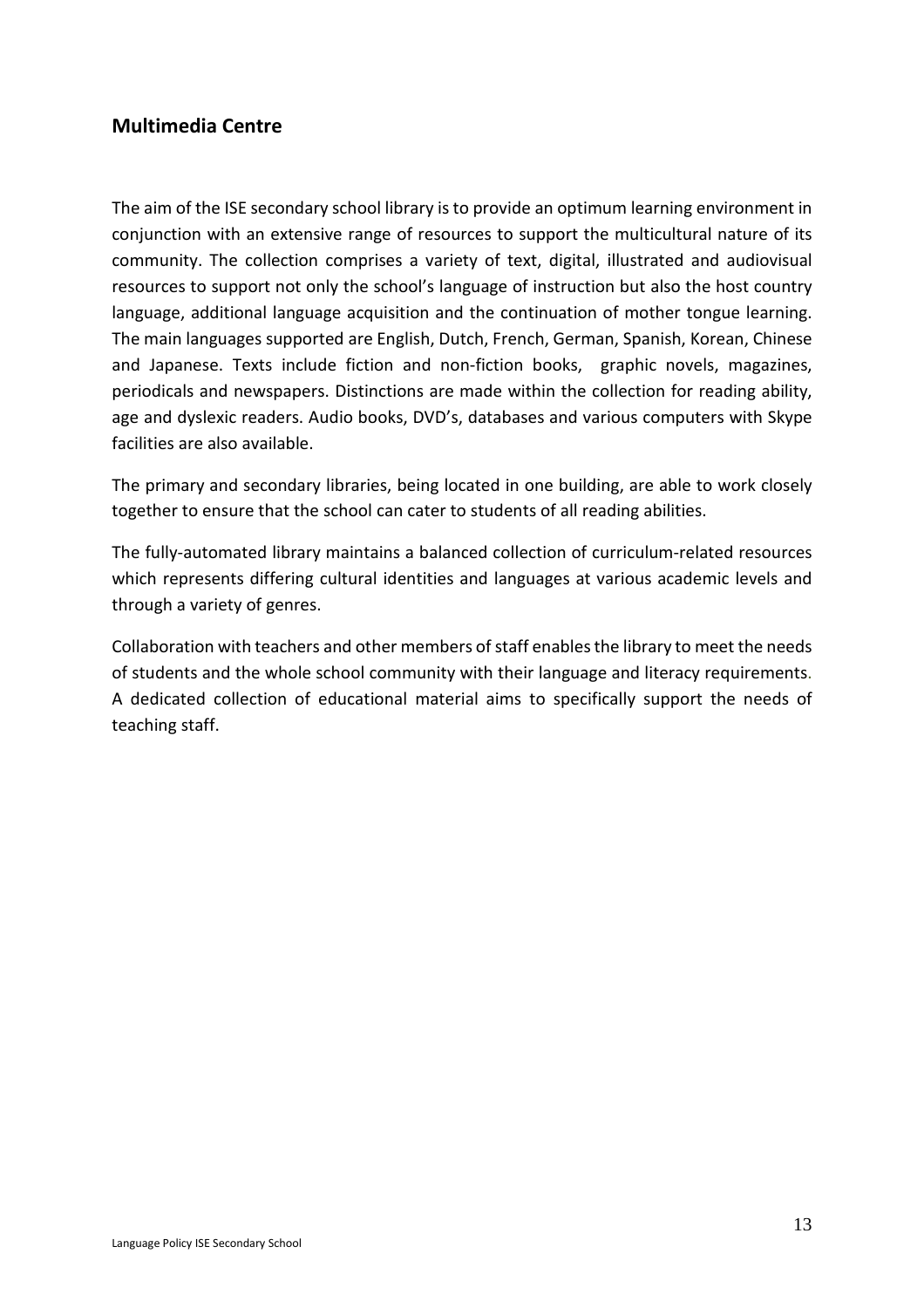# **Communication of the Language Policy to the ISE Community**

The Language Policy has been written by a core team consisting of the ELL Coordinator, the Mother Tongue Coordinator, the Language Coordinator and a member of the Multimedia Centre, in close collaboration with all language department teachers.

This document is a working document which will be reviewed regularly. Next steps will be to share this policy with the whole school community in order to fully embrace it. Many of the practices are already being implemented accordingly at the ISE.

October 2015

Revised: September 2016

Anniek Adriaens Jackie Jenkins Anne Mulder Ellen de Rijk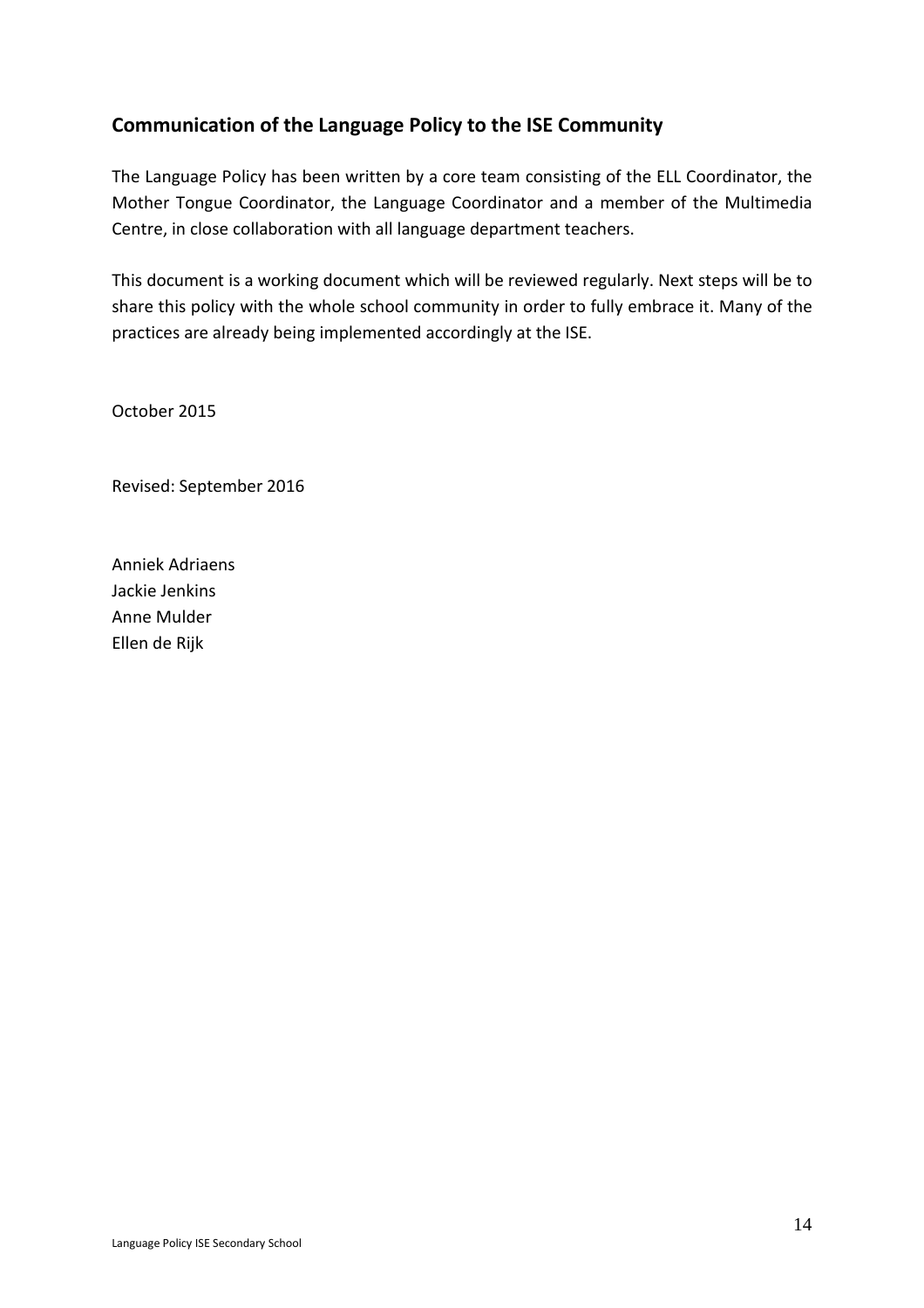# **GLOSSARY**

| <b>BICS</b>             | <b>Basic Interpersonal Communication Skills</b> |
|-------------------------|-------------------------------------------------|
| <b>CALP</b>             | Cognitive Academic Language Proficiency         |
| DP                      | Diploma Programme                               |
| ELL                     | English Language Learning                       |
| HL                      | Higher Level at DP                              |
| ΙB                      | <b>International Baccalaureate</b>              |
| <b>ISE</b>              | International School Eindhoven                  |
| Language Acquisition    | Formerly known as Language B                    |
| Language and Literature | Formerly known as Language A                    |
| MT                      | <b>Mother Tongue</b>                            |
| <b>MYP</b>              | Middle Years Programme                          |
| <b>SL</b>               | Standard Level at DP                            |
| <b>SSST</b>             | <b>School Supported Self-Taught</b>             |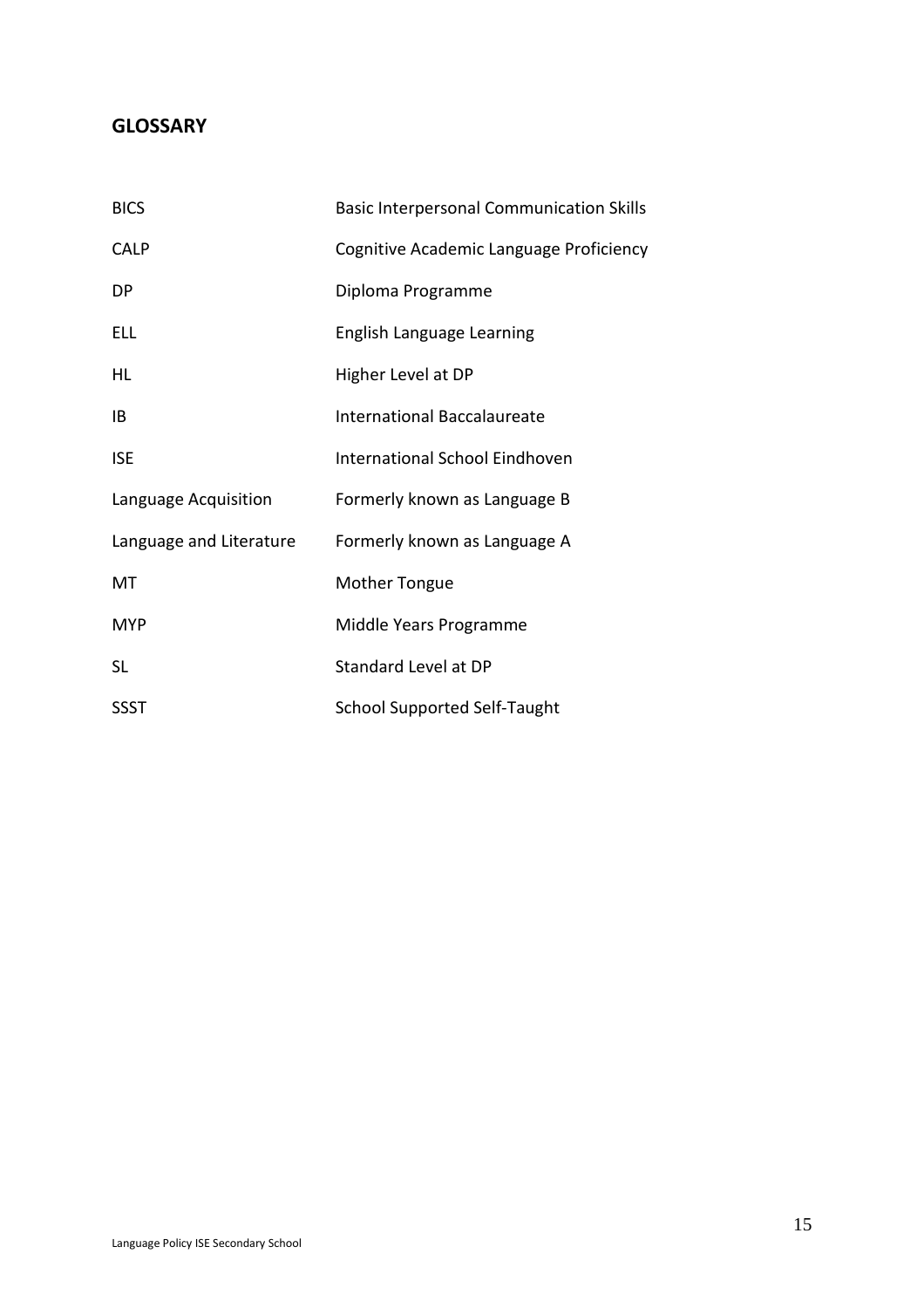## **Bibliography**

### **Books**

Gallagher, Eithne. *Equal rights to the curriculum*. Clevedon: Multilingual Matters, 2008.

Mertin, Patricia. *Breaking through the language barrier*. Woodbridge: John Catt Educational Ltd, 2013.

#### **Internet**

- IB. *Diploma Programme Language A: literature guide.* Cardiff: International Baccalaureate, Feb. 2011. Web. 5 Jan.2015. [www.occ.obo.org.](http://www.occ.obo.org/)
- IB. *Diploma Programme Language A: language and literature guide.* Cardiff: International Baccalaureate, Feb. 2011. Web. 5 Jan.2015. www.occ.obo.org.
- IB. *Diploma Programme Language B guide*. Cardiff: International Baccalaureate, Feb. 2011. Web. 5 Jan.2015. [www.occ.obo.org](http://www.occ.obo.org/)
- IB. *Guidelines for developing a school language policy*. Cardiff: International Baccalaureate, April 2008 Web. 5 Jan.2015. [www.occ.obo.org](http://www.occ.obo.org/)
- IB. *Language and learning in IB programmes*, Sept. 2011 Web. 5 Jan.2015. [www.occ.obo.org](http://www.occ.obo.org/)
- IB. *Learning in a language other than mother tongue in IB programmes*, April 2008 Web. 5 Jan.2015. [www.occ.obo.org](http://www.occ.obo.org/)
- IB. *Middle Years Programme Language and literature guide.* Cardiff: International Baccalaureate, May 2014. Web. 5 Jan.2015. [www.occ.obo.org](http://www.occ.obo.org/)
- IB. *Middle Years Programme Language acquisition guide.* Cardiff: International Baccalaureate, May 2014. Web. 5 Jan.2015. [www.occ.obo.org](http://www.occ.obo.org/)
- IB*. Second-language Acquisition and Mother-tongue Development*. Genève: International Baccalaureate Organization, Jan. 2004. Web. 5 Jan.2015. [www.occ.obo.org](http://www.occ.obo.org/)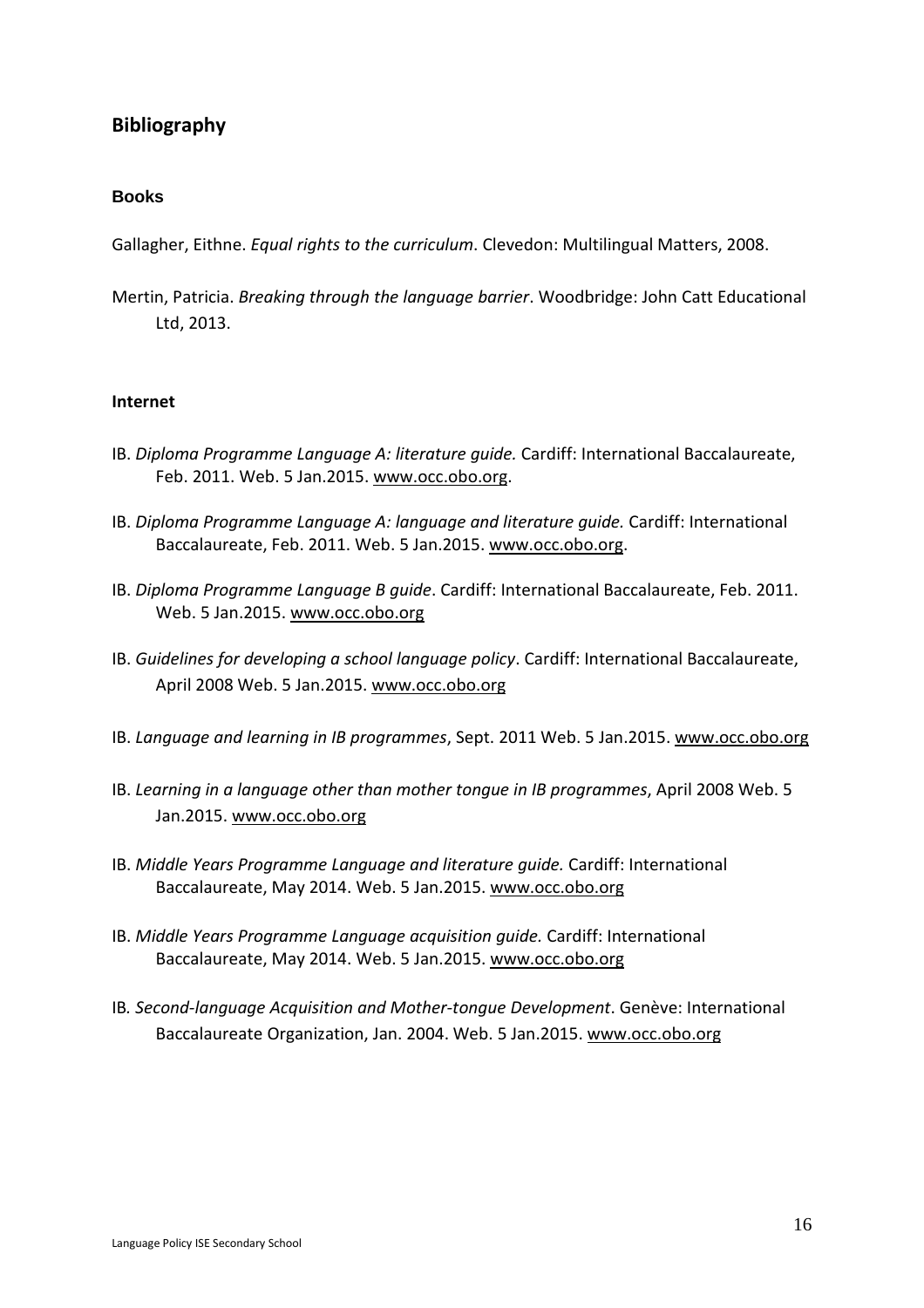## **Appendix 1: Student Language Profile Form**



**International School Eindhoven Secondary School** Oirschotsedijk 14b 5651 GrandHoVEN<br>GC EINDHOVEN<br>Tel. +31-(0)40-251 9437<br><u>secondary.admissions@isecampus.nl</u><br>www.isecampus.nl

# **STUDENT LANGUAGE PROFILE (AD4)**

| <b>STUDENTINFORMATION</b>                                                                  |                                                               |  |  |
|--------------------------------------------------------------------------------------------|---------------------------------------------------------------|--|--|
| Family name<br>the control of the control of the control of the control of                 |                                                               |  |  |
| Date of Birth<br><u> 1989 - Johann Barbara, martxa alemaniar a</u><br>Month<br>Year<br>Dav | Year group/class _____________                                |  |  |
| 1 <sup>st</sup> Nationality_<br>the control of the control of the control of the           | 2 <sup>nd</sup> Nationality _________________________________ |  |  |

#### A. LANGUAGE PROFICIENCY

1. Which language(s) do you speak? Write the number of years that you have been speaking it (them).

| Language | <b>Number of years</b> |                   |                        |
|----------|------------------------|-------------------|------------------------|
|          | Spoken at home         | Studied at school | Used outside of school |
| . .      |                        |                   |                        |
|          |                        |                   |                        |
|          |                        |                   |                        |
|          |                        |                   |                        |
|          |                        |                   |                        |

2. Rate your ability to speak, write and read this language(s), using the following scale: Excellent, Good, Fair, Poor, None

| Language | <b>Speaking</b> | Writing | Reading |
|----------|-----------------|---------|---------|
|          |                 |         |         |
| 2.       |                 |         |         |
| з.       |                 |         |         |
| ┱.       |                 |         |         |
| э.       |                 |         |         |

3. Which language do you consider to be your first language? \_\_\_\_\_\_\_\_\_\_\_\_\_\_\_\_\_\_\_

4. Explain why you consider the above language your first language. \_

Page 1/2 AD4 (15-10-2015)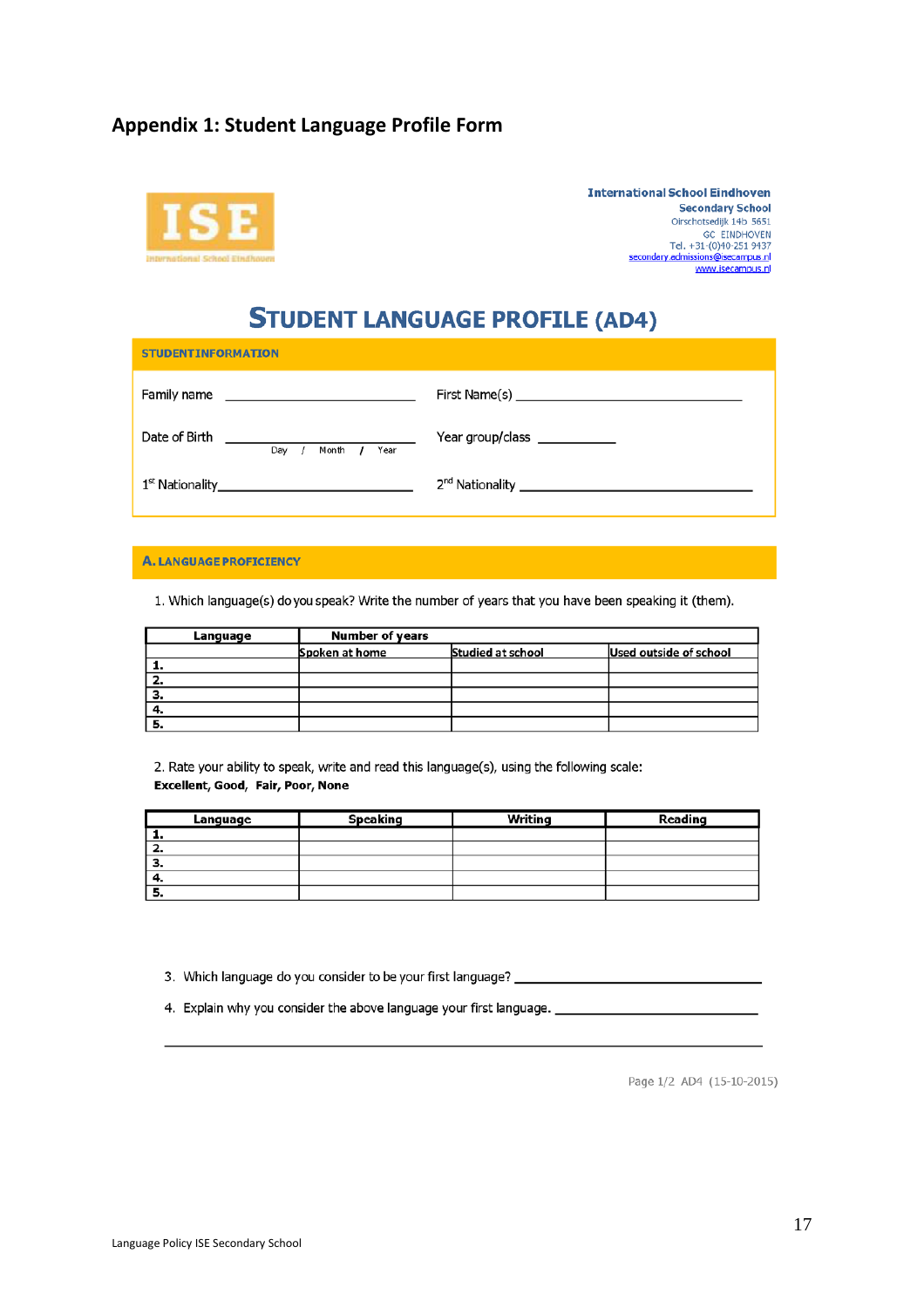5. English is the language of instruction at the ISE. Write the language of instruction of previous schools that you have attended and the number of years that you attended the school.

| <b>Previous School</b> | <b>Language of Instruction</b> | Number of years at the school |
|------------------------|--------------------------------|-------------------------------|
|                        |                                |                               |
|                        |                                |                               |
|                        |                                |                               |
|                        |                                |                               |
|                        |                                |                               |
| 6.                     |                                |                               |
|                        |                                |                               |
| 8.                     |                                |                               |

#### **B. FAMILY LANGUAGE(S)**

- 6. Which language do you usually speak with your mother? \_\_\_\_\_\_\_\_\_\_\_\_\_\_\_\_\_\_\_\_\_\_\_\_
- 
- 8. Which language do you usually speak with you grandparents?\_\_\_\_\_\_\_\_\_\_\_\_\_\_\_\_\_\_\_\_

#### **C. COMMENTS**

9. Do you have any other comments regarding your language profile that you think are important for the school to know?

Page 2/2 AD4 (15-10-2015)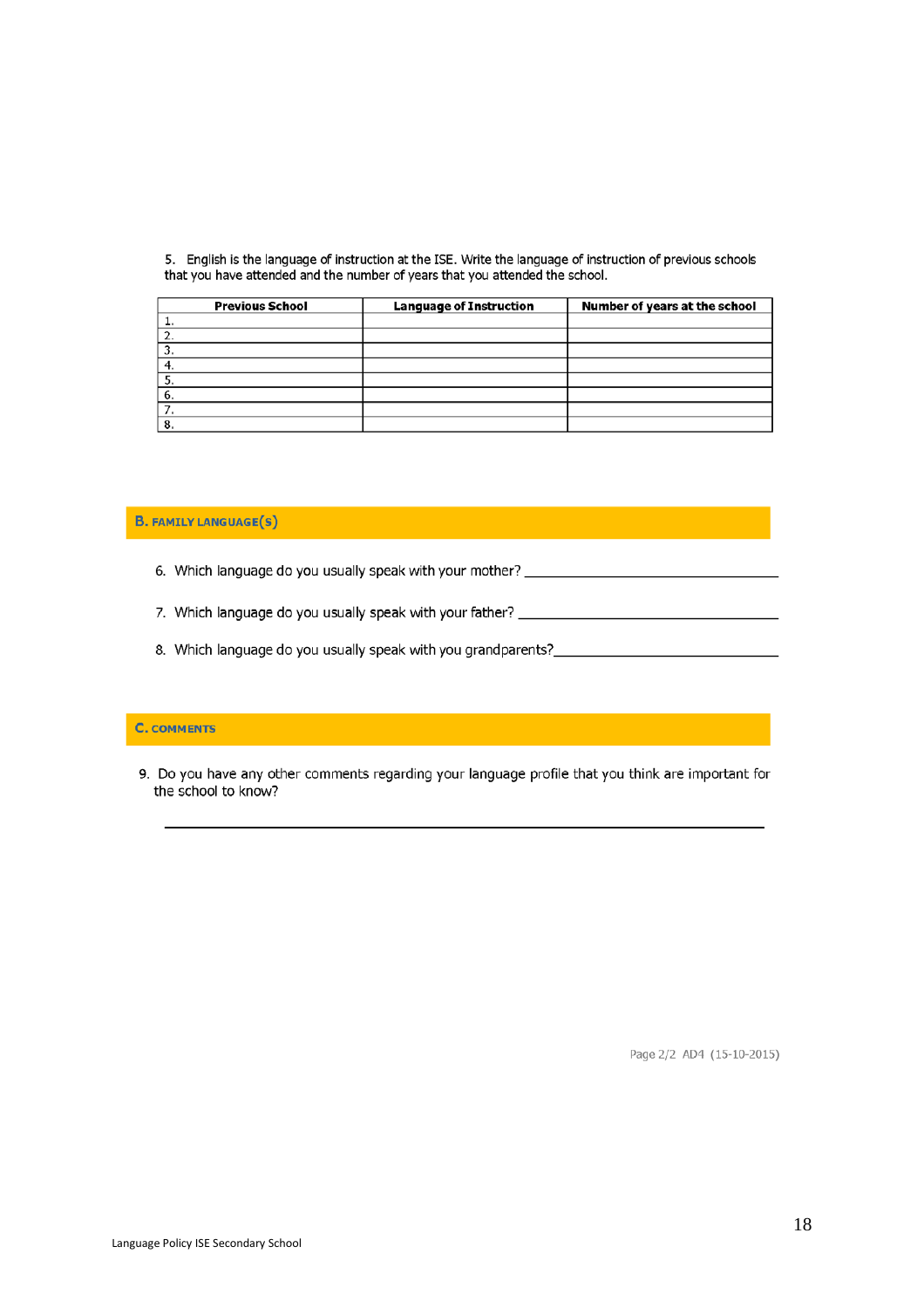# **Appendix 2: Recommended pathways from MYP to DP studies in language at the ISE**

| <b>Exiting in MP5</b>                       | <b>DP Group 1 Course</b>                                |  |  |  |
|---------------------------------------------|---------------------------------------------------------|--|--|--|
| Language and literature<br>(Dutch, English) | Language and Literature SL or HL<br>Literature SL or HL |  |  |  |
| Language and literature<br>(MT language)    | Literature SL or HL                                     |  |  |  |

| Language acquisition   DP Group 2 Course |                                                                |                                                                  |  |
|------------------------------------------|----------------------------------------------------------------|------------------------------------------------------------------|--|
| Phase 1                                  | Ab initio                                                      | Spanish                                                          |  |
| Phase 2                                  | <b>Language Acquisition</b><br><b>SL</b>                       | Dutch SL                                                         |  |
| Phase 3                                  | <b>Language Acquisition</b><br>SL/HL                           | Dutch SL/HL, English<br>SL/HL<br>French SL, Spanish SL           |  |
| Phase 4                                  | <b>Language Acquisition</b><br>SL/HL                           | Dutch SL/HL, English<br>SL/HL,<br>French SL/HL, Spanish<br>SL/HL |  |
| Phase 5                                  | Language<br><b>Acquisition SL/HL</b><br>or a Group 1<br>course | Dutch/SL/HL, English<br>SL/HL                                    |  |

Please note that all final subject choices are the result of careful deliberation between the subject teacher, Language Coordinator and Diploma Coordinator.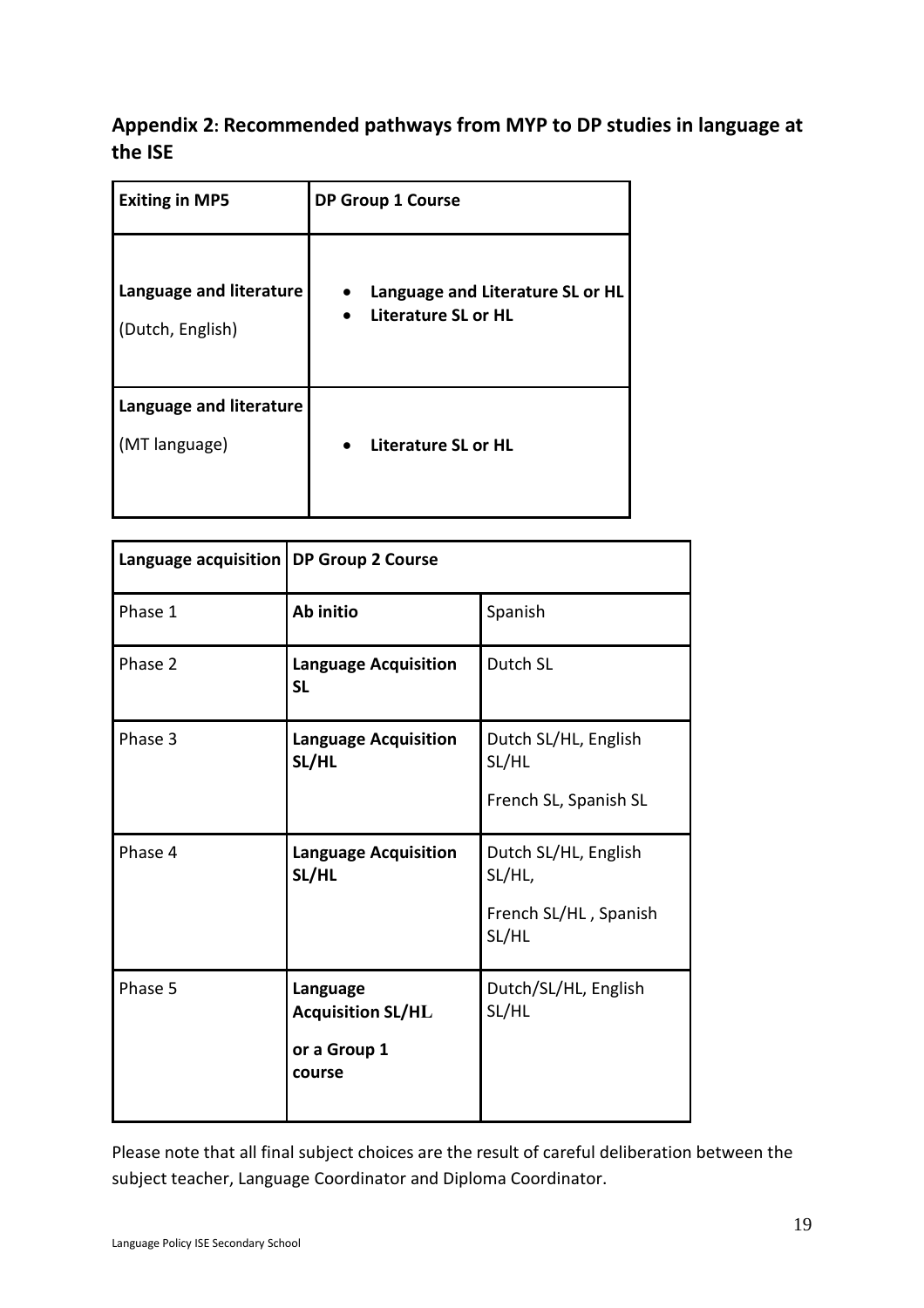# **Guidelines for parents & Mother ISE Tongue Teachers for students in the IB MYP**



**This document has been produced to help guide parents who have chosen for their child(ren) to maintain their mother tongue by following Mother Tongue (MT) lessons. All costs for lessons will be paid by the parents. Although the school cannot determine agreements made with parents and MT teachers, the points below are suggestions to help support the process.**

The school can provide parents with a list of recommended MT teachers who are experienced with working with ISE students and have knowledge of the IB MYP programme.

#### **Students in MP1 to 5 who plan to take MT lessons have 2 options:**

#### **Option 1**

The student follows a MT Language course which follows the IB MYP framework. The course is called "Language and Literature course". This course can form part of the student's subject package and will appear on the student's report cards.

This course can only be followed under the conditions below:

- Students follow a minimum of 2 lessons (60 minutes) per week. It is recommended that these lessons, where possible, take place during school time.
- The content of the lessons taught follows the IB MYP framework for the Language and Literature course
- Managebac is used by the MT teacher to create units, set tasks, and fill in reports

The school will:

- Facilitate, where possible, lessons so they can take place at school during the school day in a classroom.
- Pay for all required books and resources (these will remain the property of the school).

#### **Option 2**

The student follows another MT Language course, such as a national programme. This option will NOT form part of the student's subject package and will NOT appear on the student's report cards.

This choice means:

- Parents decide with the MT teacher how many lessons will take place
- Parents choose when and where the lessons take place (at school, at home, via skype etc.)
- Managebac is not used
- MT lessons will not appear on the student's report card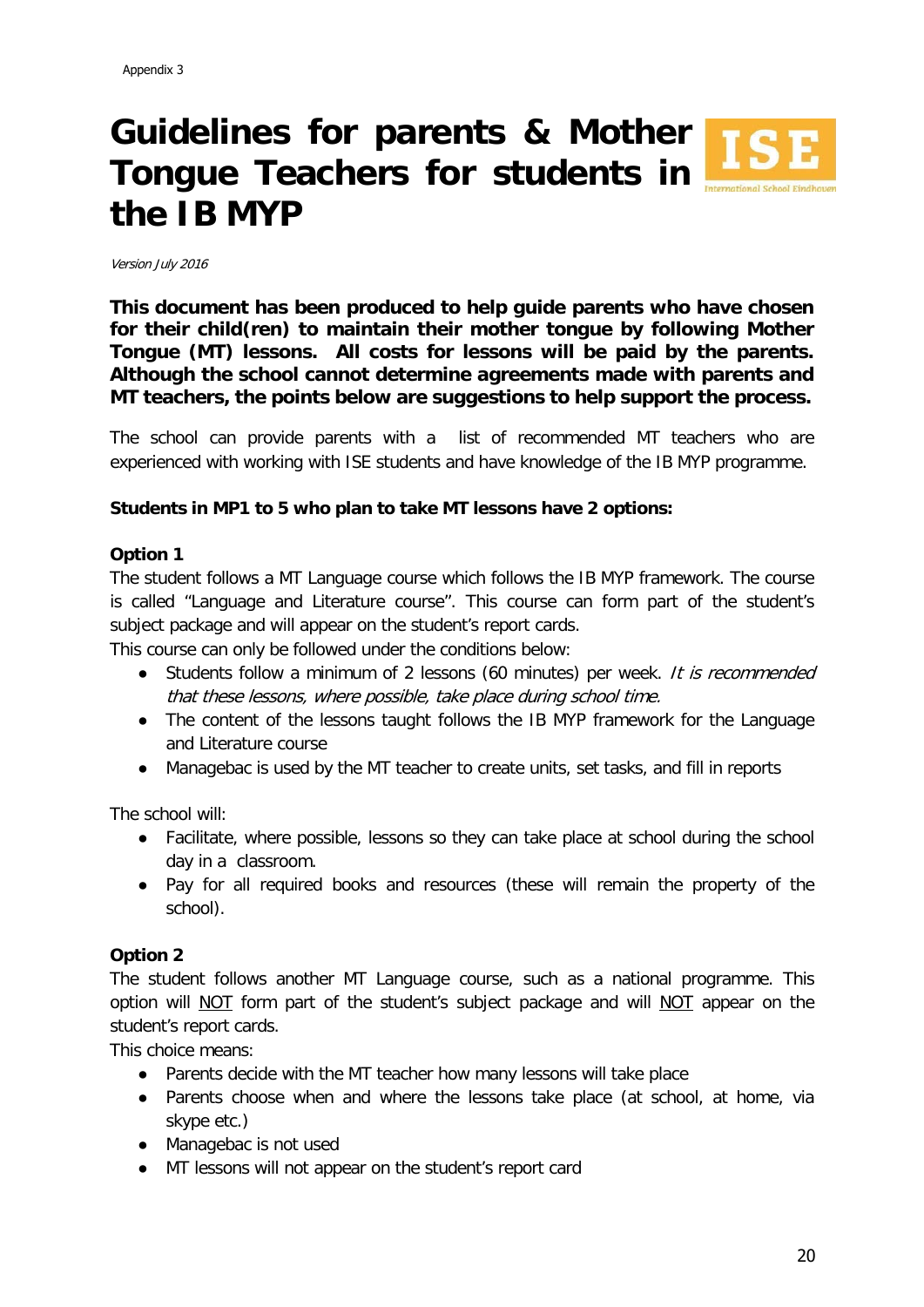● Parents will pay for books and resources

The school will:

● Facilitate lessons, if required and where possible, so they can take place at school during the school day in a classroom.

## **Lesson costs**

Agreement for the costs and methods of payment of lessons must be made between parents and the MT teacher. When considering the agreed amount per lesson, the school suggests that the following points be considered:

- All payments are paid directly to the MT teacher
- Preparation time
- Number of lessons and length of lessons (2 hours per week if the IB MYP framework is chosen)
- Travel expenses
- Agreements and organisation if there is more than one student in the MT lesson studying the same language

If you have any questions or should you require any additional information, please feel free to contact us.

Sincerely,

Ms Ellen de Rijk, Language Coordinator [ederijk@isecampus.nl](mailto:ederijk@isecampus.nl) Ms Anne Mulder-Létendard, Mother Tongue Language Coordinator [amulder@isecampus.nl](mailto:amulder@isecampus.nl)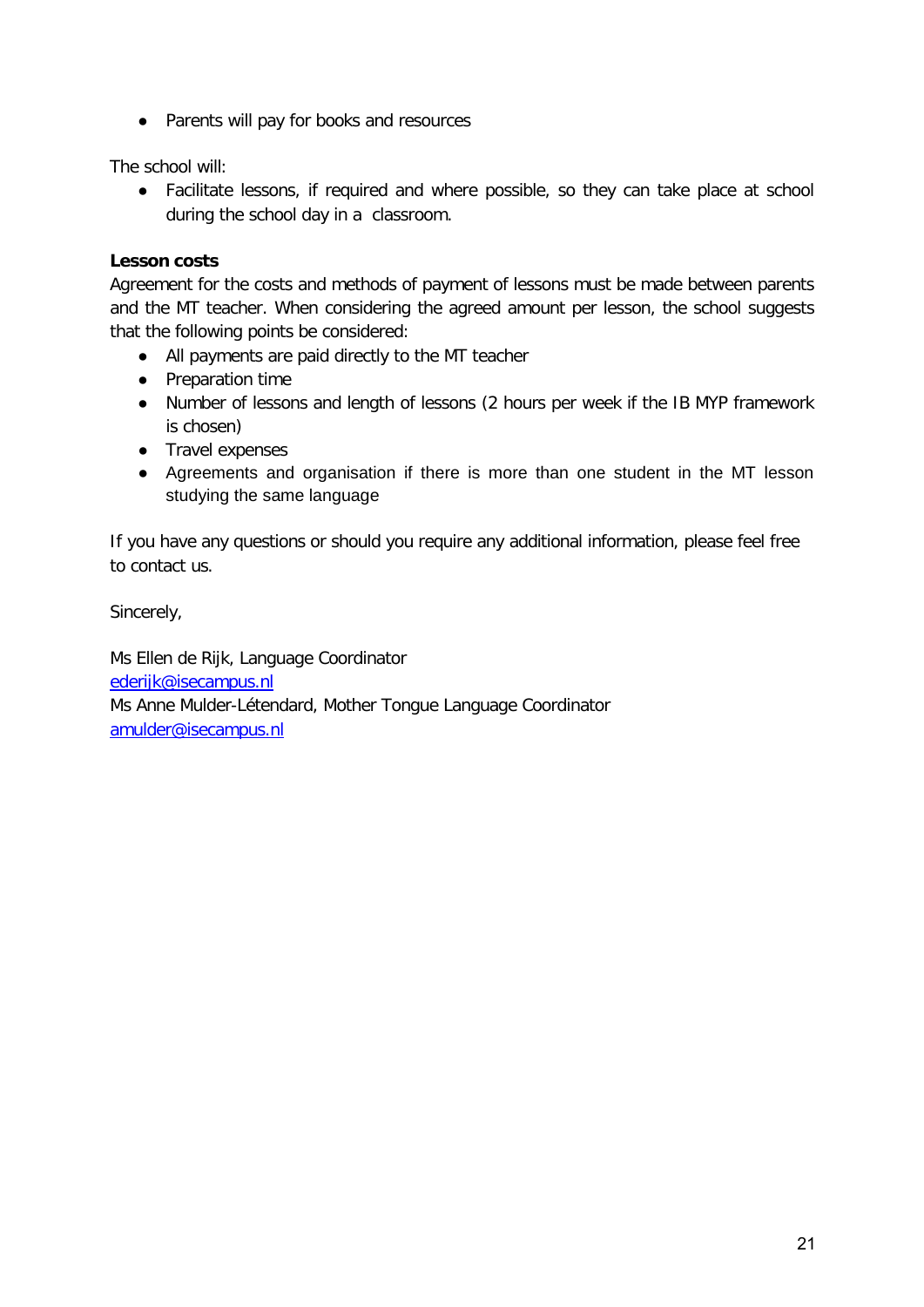# **Guidelines for parents & Mother Tongue Tutors for School Supported Self-Taught (SSST) course.**

Version July 2016

**This documents has been produced to help guide parents who have chosen for a MT Tutor to support their child through the IB Diploma SSST course. All costs for lessons will be paid by the parents. Although the school cannot determine agreements made with parents and MT tutors, the points below are suggestions to help support the process.** 

**The IB recommendation made in the SSST guide is that a MT tutor, where possible, be available help guide and give feedback to students following the SSST course.**

The school can provide parents with a list of recommended MT tutors who are experienced with working with ISE students and have knowledge of the IB DP SSST course.

Please be aware that students who do the same Mother Language as a SSST course are required to read the same booklist.

#### **The IB expects that the MT tutors support the students by:**

- having regular contact with the student (face-to-face, email or via SKYPE)
- explaining the programme and expectations of the IB in terms of work, assessment and deadlines
- assisting the student in setting up a course of study (especially selecting mothertongue texts)
- providing the student with resources related to the texts, preferably in the mother tongue
- providing the student with mother-tongue guidance (discussion of content, language, conventions, structure, and so on) for the various parts of the course of study
- producing a curriculum (book list) based on the IB recommendations for self-taught (all books must come from the PLA or the PLT, part 4 included – *see check list provided by the school*)
- providing methodological guidance on how to analyze, comment on literary texts and how to comply to the IB set assessment tasks
- providing opportunities for the student to regularly practice the main assessment tasks (written assignment, paper 1, paper 2, oral presentation, oral commentary)
- proving regular feedback through assessing and grading student work using the IB criteria
- Maintaining contact with the school and regularly providing information on the student's progress or if the student has not met the course requirements and/or deadlines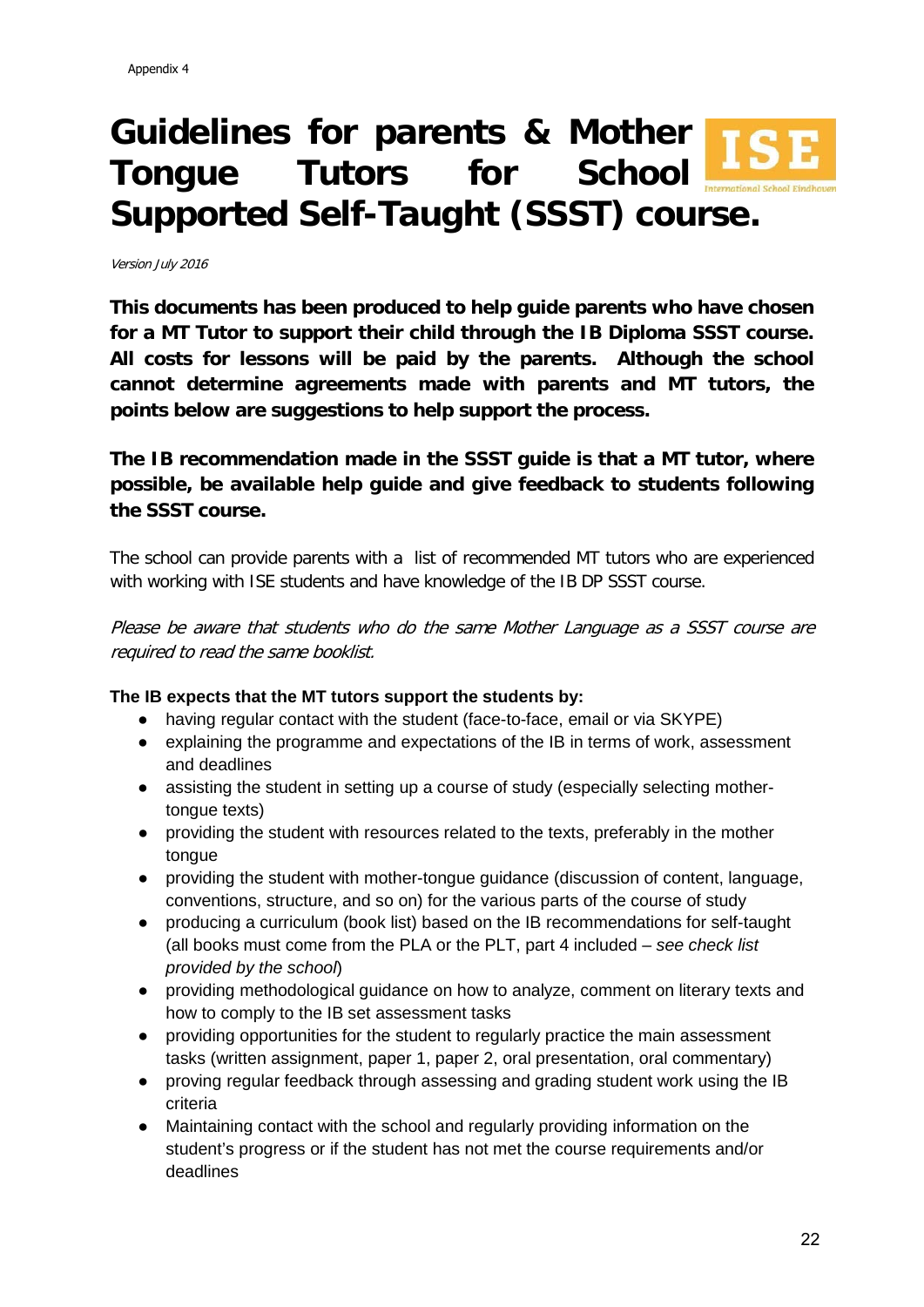● indicating where possible, relevant text/exercise books (title/author/ ISBN) that the school can purchase to allow the student to work independently on specific methodological skills

## **The school supports the SSST MT tutor by:**

- facilitating lessons, if required and where possible, so they can take place at school during the school day in a classroom
- providing technical support if skype is used
- giving the MT tutor access to the IB Online Curriculum Center (OCC)
- organizing the oral assessment sessions at the end of DP2
- ensuring that text choices are accurate and challenging, and that they follow regulations
- providing information, guidelines and resources to students and MT tutors
- consulting with the students and MT tutor to set up a reasonable schedule for the course of study
- following students' progress during the course of study
- ensuring that all internal and IB deadlines are met
- ensuring that all IB assessment tasks are completed, and submitted correctly and on time
- evaluating the course and its delivery on an ongoing basis

## **Lesson costs**

Agreement for the costs and methods of payment of tutor sessions must be made between parents and the MT tutor. When considering the agreed amount per lesson, the school suggests that the following points be considered:

- All payments are paid directly to the MT teacher
- Preparation time
- Number of contact periods (tutoring sessions, email or SKYPE)
- Travel expenses, if relevant
- Assessment of work
- Agreements and organisation if there is more than one student in the tutor session studying the same language

If you have any questions or should you require any additional information, please feel free to contact us.

Sincerely,

Ms Ellen de Rijk, Language Coordinator [ederijk@isecampus.nl](mailto:ederijk@isecampus.nl) Ms Anne Mulder-Létendard, Mother Tongue Language Coordinator [amulder@isecampus.nl](mailto:amulder@isecampus.nl)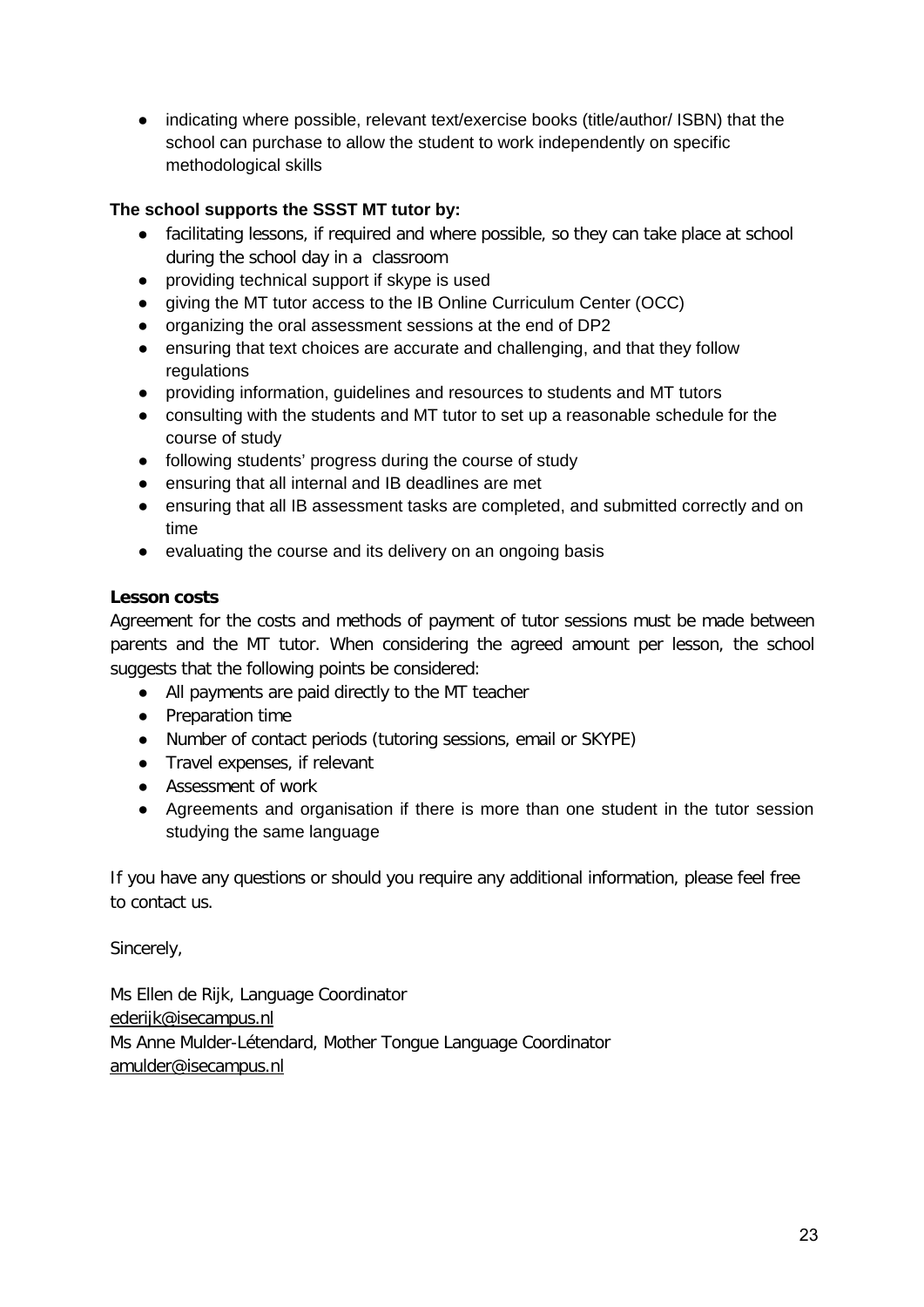# **Appendix 5: Overview of expectations for Language Acquisition**

## Expectations for Language Acquisition phases 1-4 based on MYP Language Acquisition guide<sup>[14](#page-27-0)</sup>

At the end of **phase 1**, the student:

# Listening and speaking ● Participates in a dialogue about an everyday situation using a model Makes simple statements to describe family members, everyday routines Makes a simple presentation with the help of visual aids and a model Viewing and interpretation ● Lists some features of the visual texts (colour, text layout) Makes simple interpretations of the meaning and purpose of visual texts (signs, posters, picture books, websites) Reading ● Reads texts of 200-300 words and answers simple questions about it Writing Writes 100-150 words ● Makes simple statements to describe family members, everyday routines

#### At the end of **phase 2**, the student:

|         | Listening and speaking                                                                                                                                  |
|---------|---------------------------------------------------------------------------------------------------------------------------------------------------------|
|         | Participates in a dialogue /role play about a familiar situation, without the use<br>of a model                                                         |
|         | Expresses feelings and opinions                                                                                                                         |
|         | Describes personal experiences and exchanges ideas about topics of personal<br>interest and daily life                                                  |
|         | Makes a presentation with the help of a model or questions and can answer<br>some simple questions posed by the audience                                |
|         | Viewing and interpreting                                                                                                                                |
|         | Makes simple interpretations of the meaning and purpose of various texts (cartoons, simple advertisements)                                              |
|         | Lists some features of the visual text (shape, sequence)                                                                                                |
| Reading |                                                                                                                                                         |
|         | Reads texts of 400-500 words and answers questions about main ideas and supporting details                                                              |
| Writing |                                                                                                                                                         |
|         | Writes 100-150 words                                                                                                                                    |
|         | Describes personal experiences and exchanges ideas about topics of personal interest and daily life in simple format such<br>as postcard, letter, email |
|         |                                                                                                                                                         |

<span id="page-27-0"></span><sup>14</sup> IB. *Middle Years Programme Language acquisition guide.* Cardiff: International Baccalaureate, May 2014.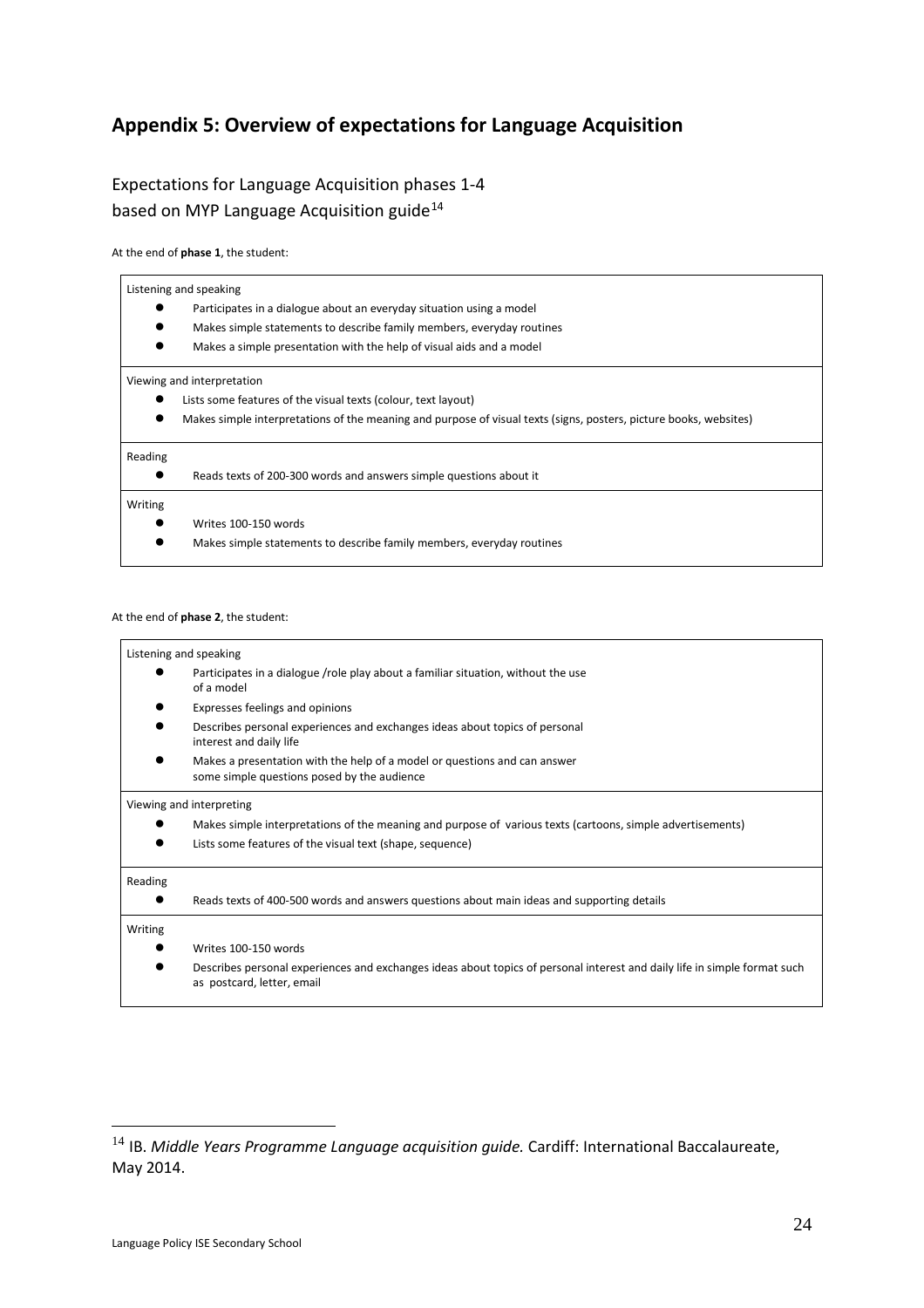#### At the end of **phase 3**, the student:

#### Listening and speaking

- Listens and speaks in small-group and whole-class interactions and short talks
- Retells a story or event shared
- Expresses thoughts, ideas and opinions about topics of personal interest and pertinent to everyday life
- Makes a presentation and can answer some follow-up questions posed by the audience

#### Viewing and interpreting

Understands meaning of informational texts using visual images (brochures, news items, posters) and explains the effect and purpose of the visual elements

#### Reading

#### Reads texts of 600-700 words and understands specific information, ideas, opinions and attitudes

#### Writing

- Writes 200-250 words
- Expresses thoughts, ideas and opinions about topics of personal interest and pertinent to everyday life in a short narrative or recount (journal, diary)

#### At the end of **phase 4**, the student:

#### Listening and speaking

- Listens to others responsively by asking questions about some concrete and abstract topics
- Begins to paraphrase and summarize
- Verbalizes thinking and explains reasons for a story or information heard about topics of personal and some of global significance
- Gives a talk or presentation to small and large groups about a book /film /article and answers unprepared questions posed by the audience

#### Viewing and interpreting

Explains why some of the features of the text have been chosen for a particular purpose and audience, and explains how the conventions used influence our attitude and opinions (photos with text, films, websites, news reports)

#### Reading

| <b>Reading</b> | Reads texts of 800-900 words and interprets specific information, ideas, opinions and attitudes                                                   |
|----------------|---------------------------------------------------------------------------------------------------------------------------------------------------|
| Writing        |                                                                                                                                                   |
|                | Writes 200-250 words                                                                                                                              |
|                | Expresses thoughts, ideas and opinions about topics of personal interest and some of global significance (book report,<br>formal letter, article) |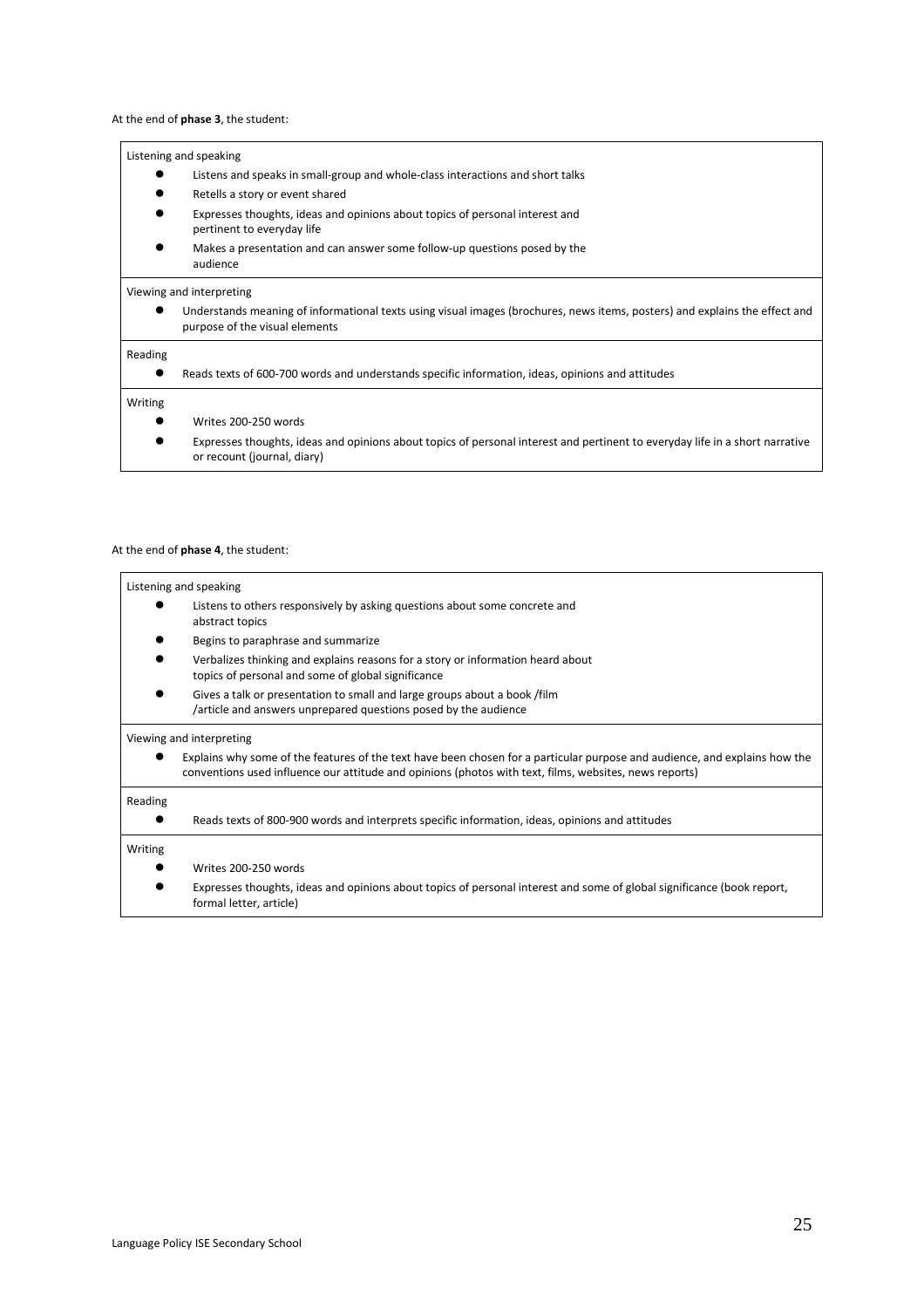# **Appendix 6: Overview of Language Acquisition phases in the MYP**

| Year group       | <b>Teaching group</b> | <b>Teaching group</b> |
|------------------|-----------------------|-----------------------|
| MYP 1            | phases 1-2            | phases 3-4            |
| MYP <sub>2</sub> | phases 1-2            | phases 3-4            |
| MYP <sub>3</sub> | phases 1-2            | phases 3-4            |
| MYP4             | phases 1-2            | phases 3-4            |
| MYP5             | phases 1-2            | phases 3-4            |

**Table 1: Overview of phases for Dutch Language Acquisition in the MYP**

**Table 2: Overview of phases offered in French and Spanish Language Acquisition in the MYP**

| Year group      | <b>Teaching group</b><br><b>French</b> | <b>Teaching group</b><br>French | <b>Teaching group</b><br><b>Spanish</b> | <b>Teaching group</b><br><b>Spanish</b> |
|-----------------|----------------------------------------|---------------------------------|-----------------------------------------|-----------------------------------------|
| MP <sub>1</sub> | Phases 1 and 2                         |                                 | Phases 1 and 2                          |                                         |
| MP <sub>2</sub> | Phases 1 and 2                         |                                 | Phases 1 and 2                          |                                         |
| MP3             | Phases 1 and 2                         | Phases 3 and 4                  | Phases 2 and 3                          |                                         |
| MP4             | Phases 1 and 2                         | Phases 3 and 4                  | Phases 1 and 2                          | Phases 3 and 4                          |
| MP <sub>5</sub> | Phases 1 and 2                         | Phases 3 and 4                  |                                         | Phases 3 and 4                          |